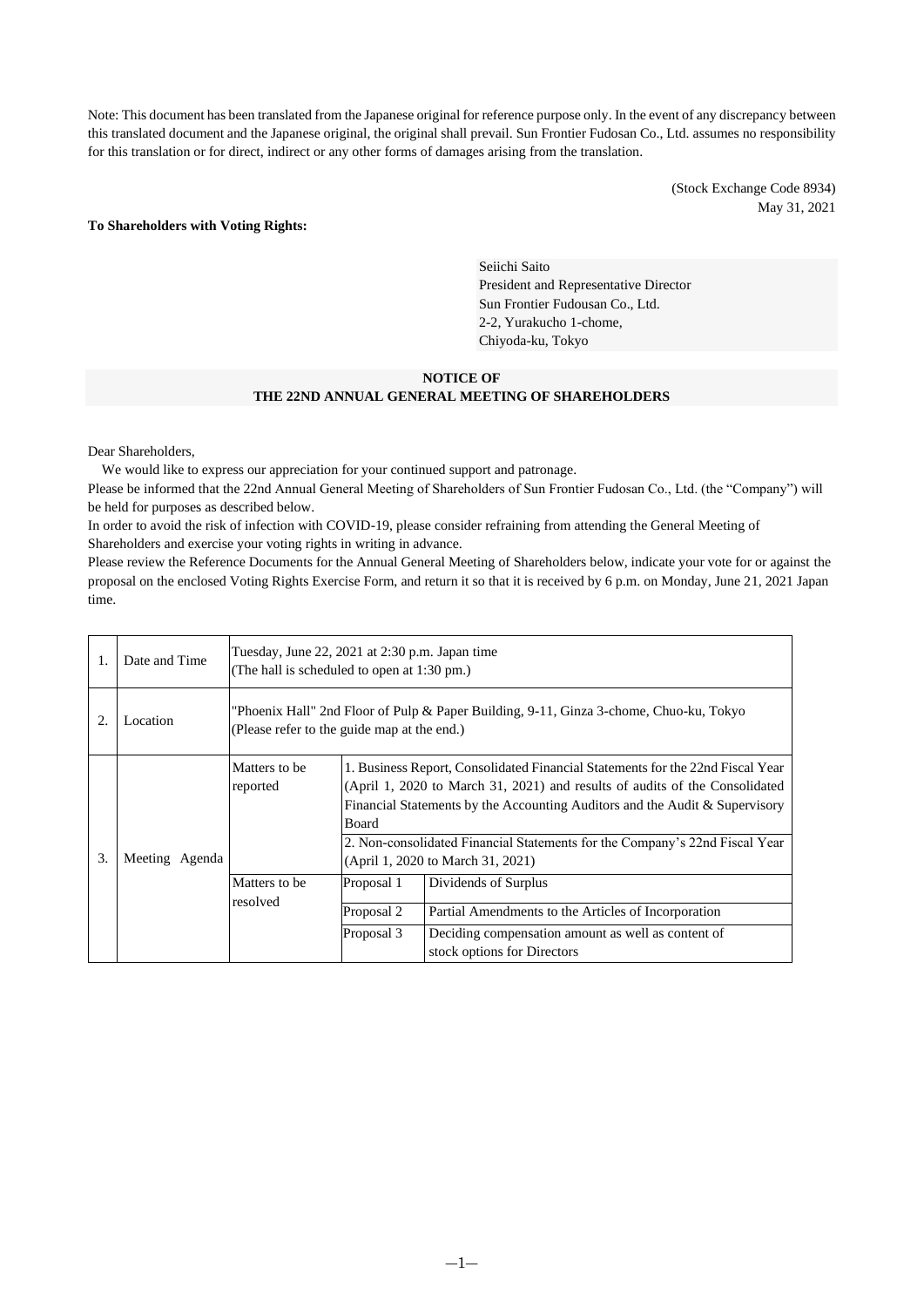# ■ Requests for Visitors

- The Company has decided to cancel the souvenirs that were distributed at the Annual General Meeting of Shareholders. We appreciate your understanding.
- When you attend the meeting, you are kindly requested to present the enclosed Voting Rights Exercise Form at the reception.
- If voting rights are exercised by proxy, only 1 person per 1 shareholder who has voting rights may attend the General Meeting of Shareholders as a proxy.

In this case, please submit a document certifying the authority of representation such as a power of attorney to the Company. (Nonshareholders such as proxy and accompanying persons are not allowed to attend the General Meeting of Shareholders.)

- After the General Meeting of Shareholders, the Company planned to hold a meeting with shareholders. However, due to the spread of COVID-19, the meeting will be discontinued.
- Regarding Measures to Prevent COVID-19 Infection
- (1) Officers and operating staff attending the General Meeting of Shareholders will wear face masks.
- (2) Attendees will be asked to disinfect their hands with alcohol-based sanitizer at the reception.
- (3) Please make sure that all attendees wear a face mask to prevent infection.
- (4) Please note that attendees must undergo the temperature check on the day of the event, and if they are found to be in poor physical condition, such as having a fever, we will refuse admission.
- (5) The General Meeting of Shareholders venue is scheduled to have more seats spaced to prevent infection, and the number of seats will be less than usual.
- Therefore, please note in advance that we may refuse admission if the seats are full.
- (6) In particular, those who are elderly, have underlying diseases, or are pregnant, please consider refraining from your attendance.
- (7) The proceedings of the General Meeting of Shareholders are scheduled to be conducted smoothly and efficiently in a shorter time than usual. We thank you in advance for your understanding and cooperation in this regard.
- (8) If the venue facilities cannot be used on the day due to unavoidable circumstances, the General Meeting of Shareholders may be held at a different venue. In that case, we will let you know on our website and at the entrance of the venue on the day.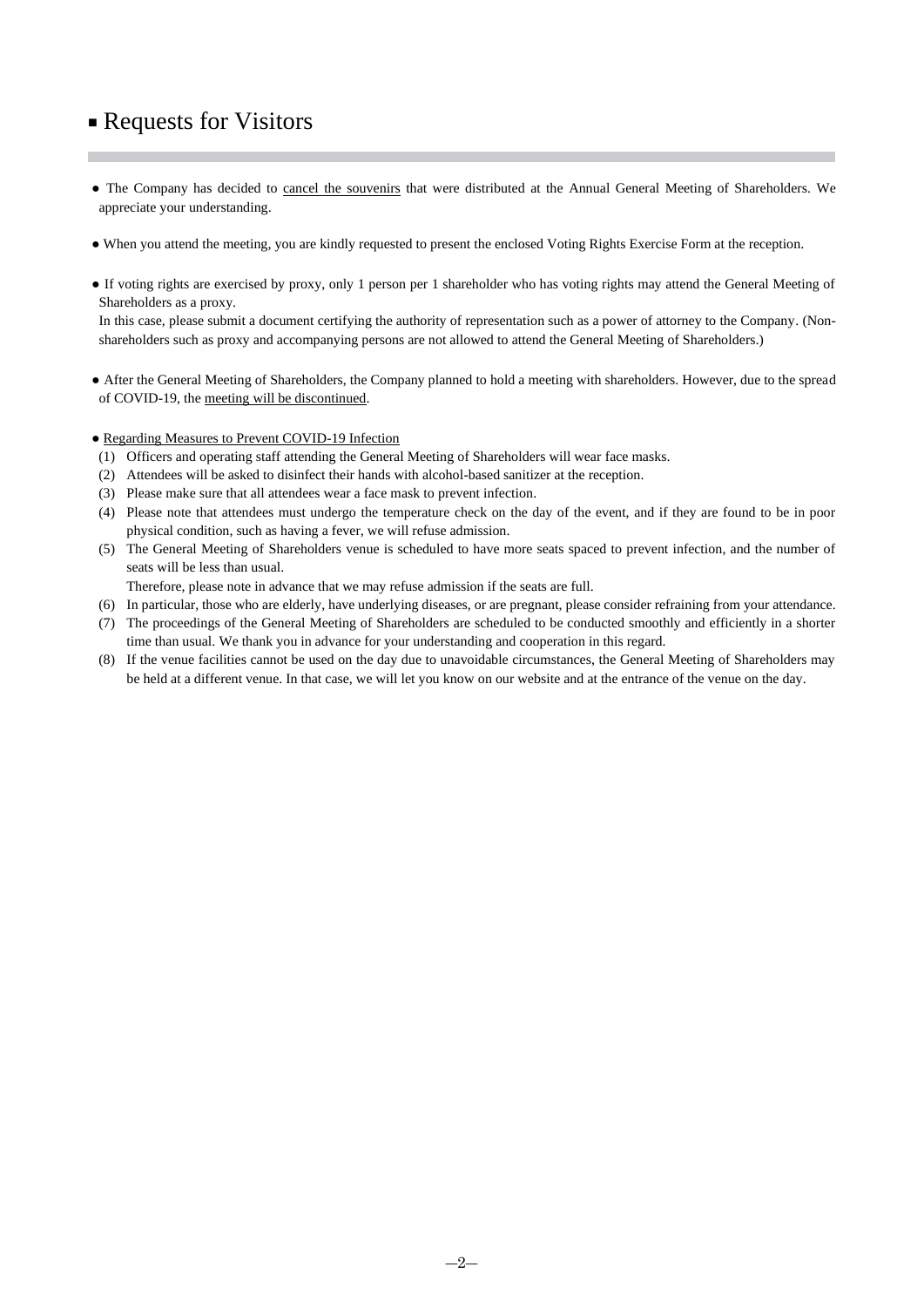# ■ Information Posted on the Website

- Any changes in the management of the Annual General Meeting of Shareholders, or updates to the Reference Documents, the Business Report, the Consolidated Financial Statements and the Non-consolidated Financial Statements, etc. for the Annual General Meeting of Shareholders will be posted on the Company's website at the following URL[:https://www.sunfrt.co.jp.](https://www.sunfrt.co.jp/)
- As the following information is posted on the Company's website [\(https://www.sunfrt.co.jp\)](https://www.sunfrt.co.jp/) pursuant to the provisions of relevant laws and regulations and Article 16 of the Articles of Incorporation of the Company, it is not included in this Notice of Convocation or attached documents.
	- Business Report: "System for Ensuring Proper Business Operations and Overview of Operation Status" ■ Consolidated Financial Statements: "Consolidated Statement of Changes in Equity" and "Notes to
	- Consolidated Financial Statements"
	- Non-Consolidated Financial Statements: "Non-Consolidated Statement of Changes in Equity" and "Notes to Non-Consolidated Financial Statements"

The Business Report, Consolidated Financial Statements and Non-consolidated Financial Statements audited by the Audit & Supervisory Board Members in preparing the Audit Report and the Consolidated Financial Statements and Non-consolidated Financial Statements audited by the Accounting Auditor are posted on the Company's website.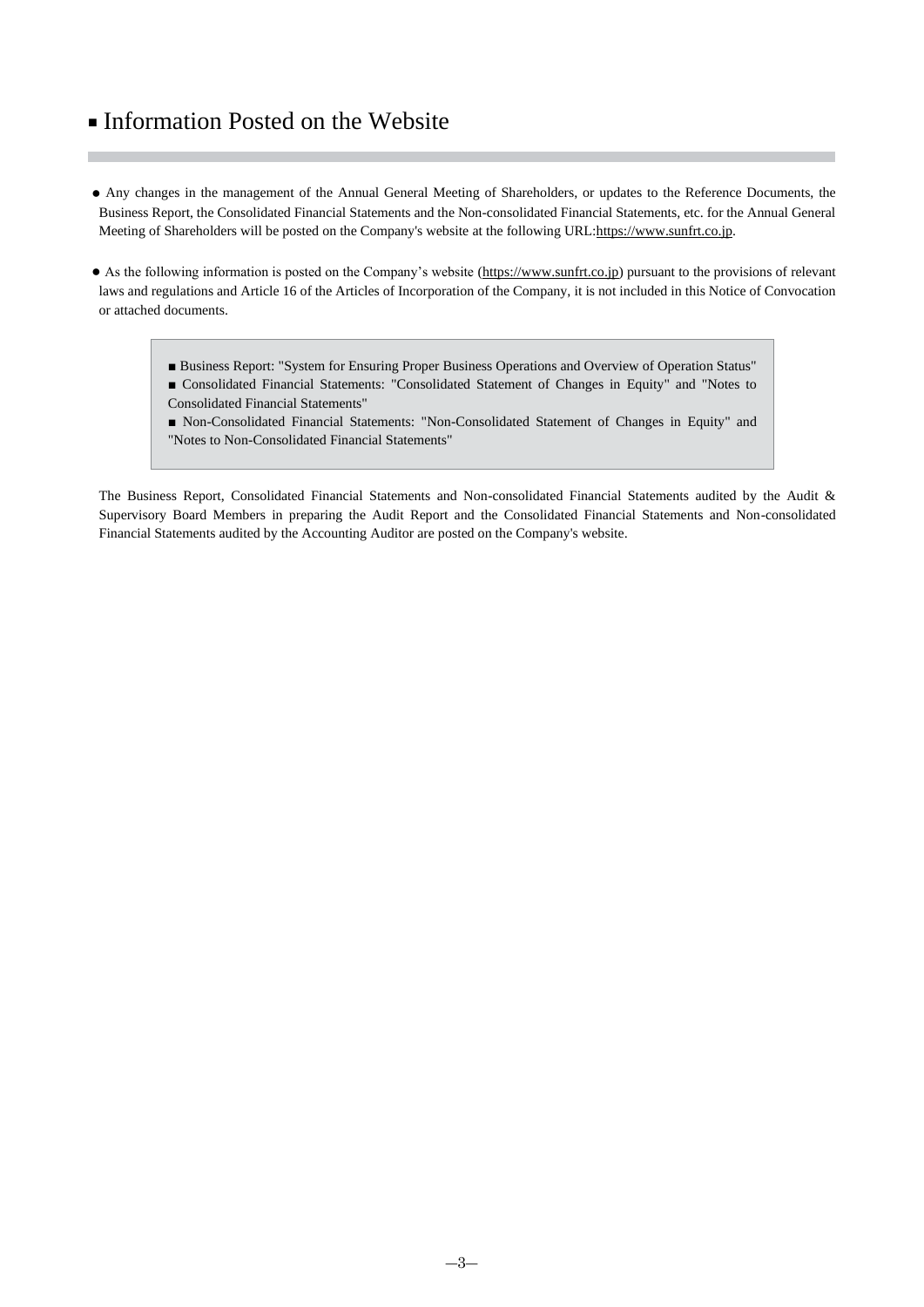### Proposal 1 Dividends of Surplus

The Company proposes the year-end dividend for the 22nd fiscal year as follows, taking into consideration the business performance for the fiscal year under review and future business development.

- 1. Type of dividend property: Cash
- 2. Allotment of dividends to shareholders and total amount: 42 yen per share of the Company's common share, for total amount of 2,047,724,952 yen
- 3. Effective date of dividends of surplus: June 23, 2021

### Reference

Basic policy concerning profit sharing

The Company's basic policy is to contribute to the interests of shareholders in a comprehensive manner, taking into account (1) strive providing long-term and stable profit returns to shareholders, (2) securing investment that aggressively challenge Office Building Business and Overseas Business for future growth, and (3) strengthening financial stability.

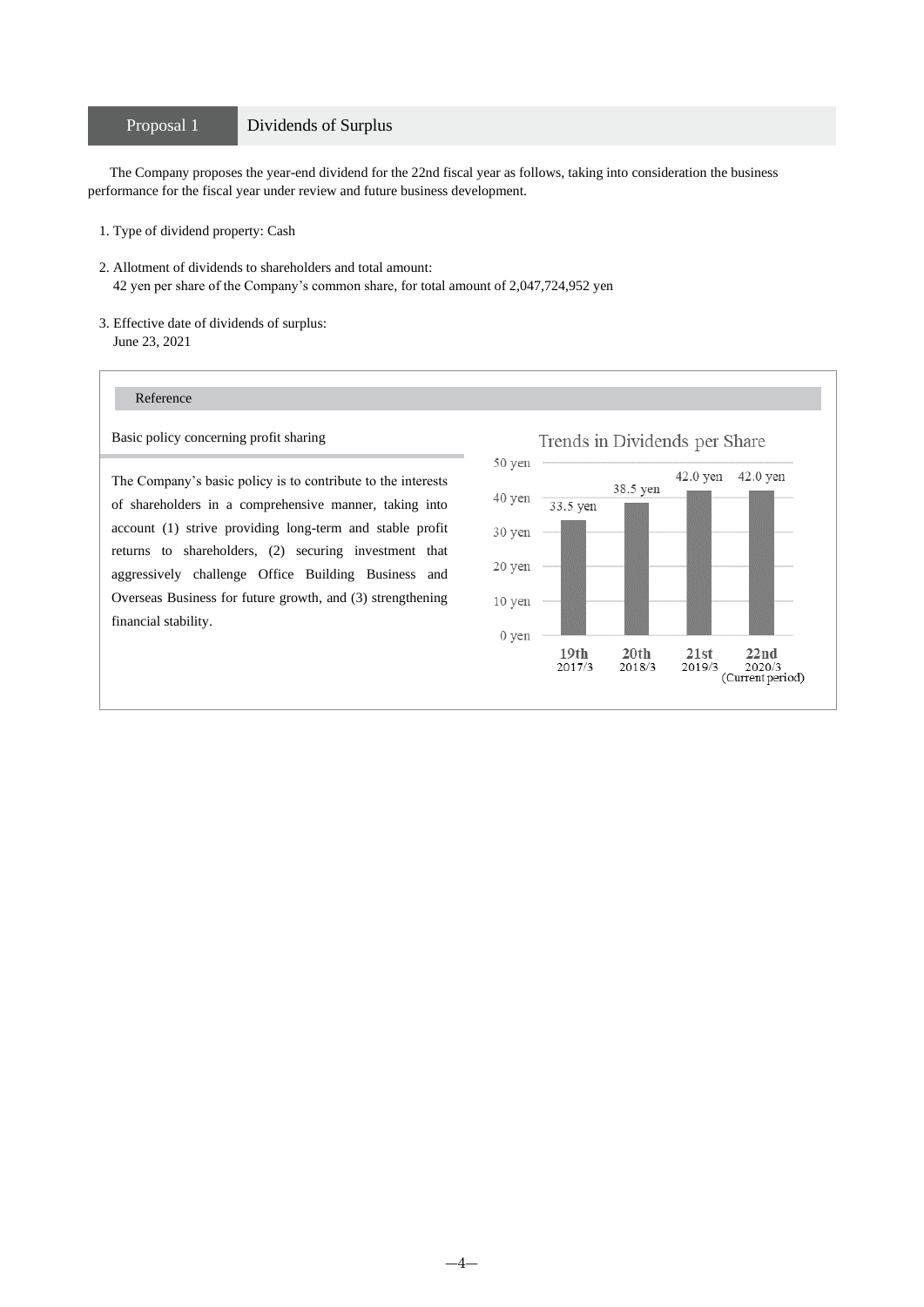### Proposal 2 Partial Amendments to the Articles of Incorporation

### 1. Reason for the Proposal

The Company will make necessary changes to Article 2 (Purpose) of the current Articles of Incorporation in order to clarify the contents of the business in line with the current status of the business of the Company and its subsidiaries and to respond to future business development and diversification of the contents of the business including subsidiaries.

#### 2. Details of the Change

The details of the change are as follows.

|                                                                   | (Underlines indicate changes)                                   |  |  |
|-------------------------------------------------------------------|-----------------------------------------------------------------|--|--|
| Current Article of Incorporation                                  | Proposed Change                                                 |  |  |
| (Purpose)                                                         | (Purpose)                                                       |  |  |
| Article 2 The purpose of the Company shall be to engage           | Article 2 (Unchanged)                                           |  |  |
| in the following businesses.                                      |                                                                 |  |  |
| 1. (Omitted)                                                      | 1. (Unchanged)                                                  |  |  |
| 2.<br>Planning, design, construction, supervision and contracting | 2.<br>Planning, design, construction, supervision, and          |  |  |
| of civil engineering and building construction                    | contracting for civil engineering works, construction           |  |  |
|                                                                   | works, interior finishing works, waterproofing and              |  |  |
|                                                                   | painting works, electrical works, telecommunications work       |  |  |
|                                                                   | and other construction works in general                         |  |  |
| (New)                                                             | <b>Building maintenance business</b><br>3.                      |  |  |
| <u>3. - 13.</u> (Omitted)                                         | 4. - 14. (Unchanged)                                            |  |  |
| 14. Sales, leasing, brokerage and maintenance of office           | 15. Development, manufacturing, sales, leasing, brokerage and   |  |  |
| equipment, information and communications equipment,              | maintenance of office equipment, information and                |  |  |
| fixtures and fittings, and interior decorations                   | communications equipment, furniture and fixtures, interior      |  |  |
|                                                                   | decorations, lighting equipment, building materials, etc.       |  |  |
| 15. - 17. (Omitted)                                               | 16. - 18. (Unchanged)                                           |  |  |
| (New)                                                             | 19. Environmental, sanitation and cleaning activities           |  |  |
| 18. - 19. (Omitted)                                               | 20. - 21. (Unchanged)                                           |  |  |
| 20. Ownership, leasing, operation, management and                 | 22. Ownership, leasing, operation, management,                  |  |  |
| administration of accommodations, commercial facilities,          | administration and consulting of accommodation facilities,      |  |  |
| sports facilities, educational facilities, medical facilities,    | hot spring bath facilities, commercial facilities, rental       |  |  |
| care facility for the elderly, day-care centers, beauty           | conference room, rental offices, sports facilities,             |  |  |
| salons, etc.                                                      | educational facilities, medical facilities, care facility for   |  |  |
|                                                                   | the elderly, day-care centers, beauty salons, etc.              |  |  |
| (New)                                                             | Management and operation of parking lots<br>23.                 |  |  |
| 21. - 26. (Omitted)                                               | 24. - 29. (Unchanged)                                           |  |  |
| (New)                                                             | 30. Projects related to photography, image analysis, inspection |  |  |
|                                                                   | of buildings, research, cleaning, and research,                 |  |  |
|                                                                   | development, manufacture, sale, rental, and flight training,    |  |  |
|                                                                   | etc., of unmanned flying object                                 |  |  |
| 27. - 33. (Omitted)                                               | 31. - 37. (Unchanged)                                           |  |  |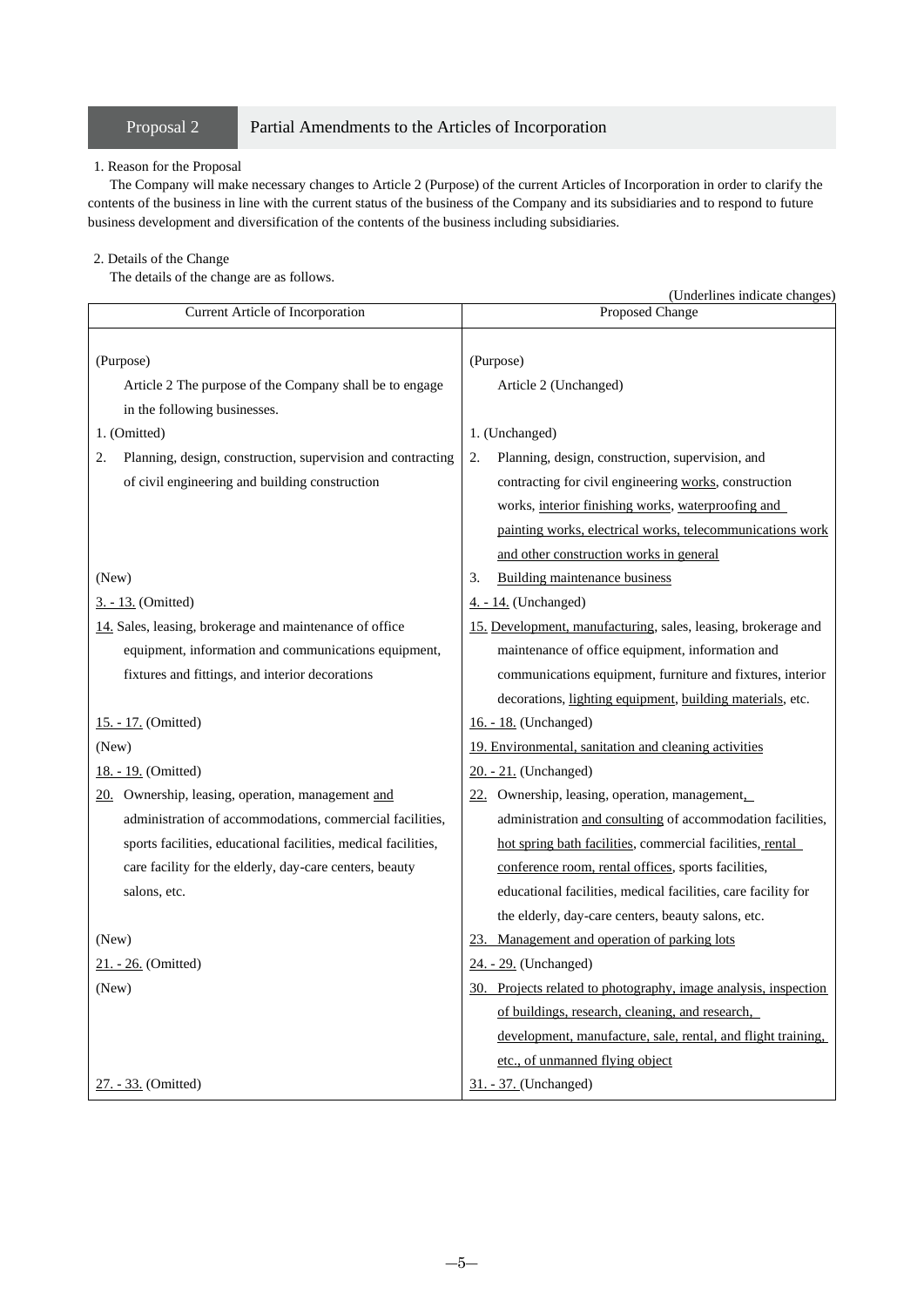#### Proposal 3 Deciding compensation amount as well as content of stock options for Directors

At the 19th Annual General Meeting of Shareholders of the Company held on June 22, 2018, the Company designated share acquisition rights as share-based compensation type stock options to be exercised upon retirement for Directors. Under the Board of Directors resolution, the maximum number of share acquisition rights granted to Directors (excluding Outside Directors) is 7,000 units (1 unit is 10 shares), which is within the range of 36 million yen per year.

"The Act for Partial Revision of the Companies Act (Act No. 70 of 2019)", which was implemented on March 1, 2021, clarified the matters to be determined by resolution of the Annual General Meeting of Shareholders regarding the stock option compensation. Accordingly, in order to continue the current stock option system, the Company requests approval to allocate the following share acquisition rights within the range of 36 million yen per year as before to Directors (excluding Outside Directors), separately from the amount of remuneration for Directors, etc., of 360 million yen per year, which was approved at the 18th Annual General Meeting of Shareholders held on June 23, 2017.

The amount of compensation as stock options is equal to the fair value per share acquisition rights calculated as of the allotment date of the share acquisition rights multiplied by the number of share acquisition rights to be allotted.

There are currently six Directors (excluding Outside Directors). The Company requests that the timing of the payment and the distribution to each Director be left to the discretion of the Board of Directors.

The Company believes that the stock options are appropriate because they are in line with the Company's policy regarding the determination of individual compensation for Directors of the Company as determined by a resolution of the Board of Directors of the Company (see page 16 of the Notice of Annual General Meeting of Shareholders). In addition, the Board of Directors aims to share the benefits and risks of stock price fluctuations with shareholders, and to increase the incentive effect of Directors for improving corporate performance and the management awareness of the importance of shareholders

(1) Total number of shares in share acquisition rights, and type and number of shares to be granted

(i) Total number of share acquisition rights

The total number of share acquisition rights units to be allotted to all Directors (excluding Outside Directors) shall be 7,000 units, which is the upper limit for one year.

(ii) Type and number of shares to be granted

The upper limit for one year will be 70,000 shares of common shares of the Company.

Number of shares to be delivered per share acquisition rights (hereinafter referred to as the "Number of Granted Shares") shall be 10 shares.

In the event that the Company conducts a common shares share split (including allocation of shares without contribution) or a share consolidation, or conducts a merger or a corporate split, etc., and adjustment of the Number of Granted Shares is required in accordance with the above, the Number of Granted Shares and the upper limit of the Number of Shares shall be adjusted within a reasonable range.

(2) Share acquisition rights paid-in amount

The amount to be paid in shall be the fair value calculated using the Black-Scholes Model on the share acquisition rights allotment date. In addition, monetary compensation equivalent to the total amount to be paid in for share acquisition rights shall be paid to the Directors who received the share acquisition rights, and compensation receivables shall be offset against the payment obligations of such amount to be paid in.

(3) Value of assets to be contributed upon exercise of the share acquisition rights

The amount of assets to be contributed upon the exercise of the share acquisition rights shall be the amount of 1 yen per share to be delivered upon the exercise of the share acquisition rights, multiplied by the number of shares granted.

(4) Period during which share acquisition rights may be exercised

It will be a period determined by the Board of Directors within 30 years from the day following the share acquisition rights allocated date.

(5) Main conditions for the exercise of share acquisition rights

Share acquisition rights holders may exercise their share acquisition rights in a lump sum during the period from the day following the day on which they lose their position as Director of the Company to the day on which ten days have elapsed within the period (4) above.

(6) Share acquisition rights transfer restrictions

Acquisition of share acquisition rights by transfer requires approval by resolution of the Company's Board of Directors.

(7) Matters concerning acquisition of share acquisition rights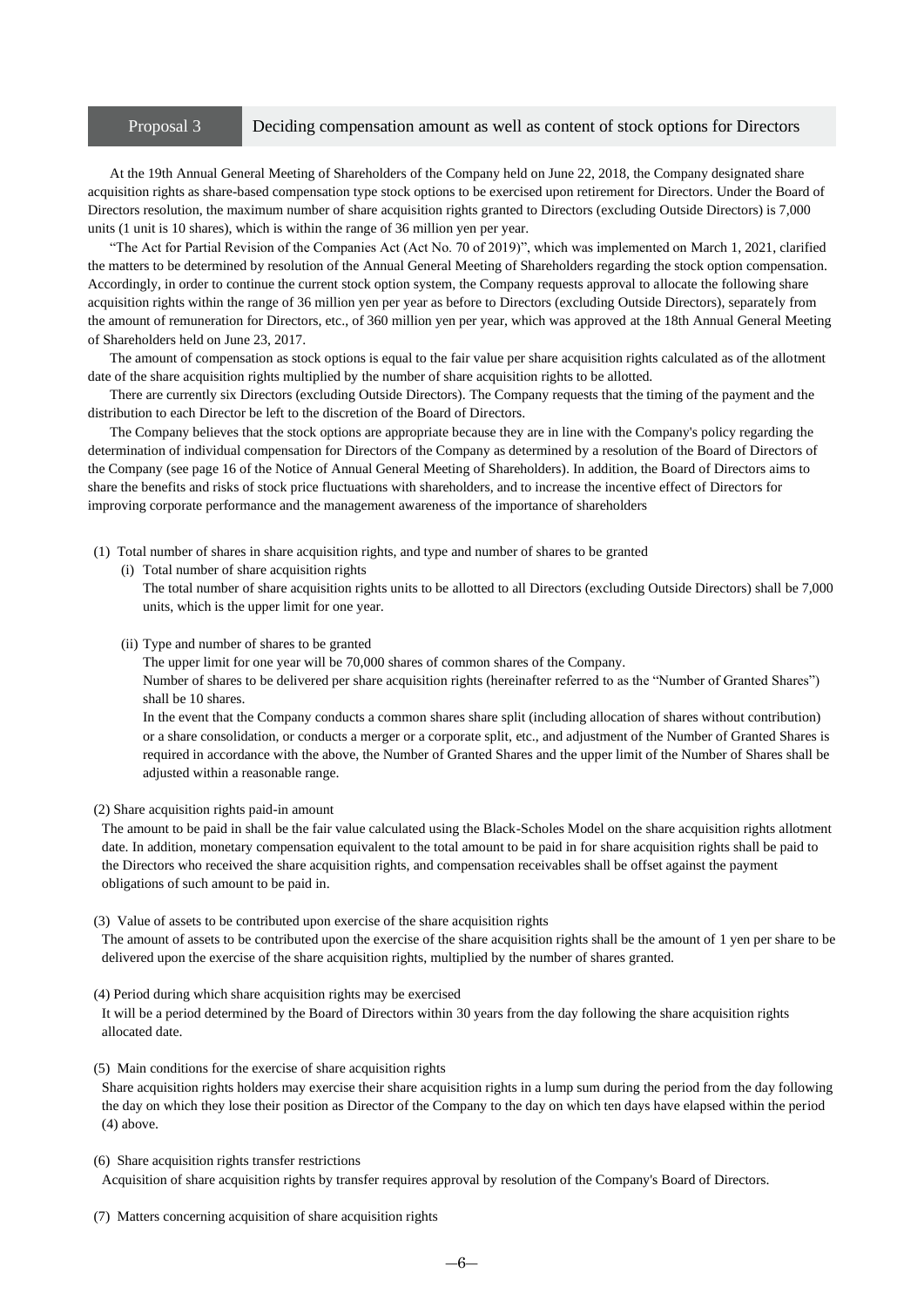- (i) If a share acquisition rights holder is unable to exercise his or her share acquisition rights prior to exercising his or her right, the Company may acquire such share acquisition rights without compensation on a date separately determined by the Company's Board of Directors.
- (ii) In the event that a proposal for a merger agreement under which the Company will be dissolved, absorption-type company split agreement or an incorporation-type company split plan under which the Company will be split, or a share exchange agreement or share transfer plan under which the Company will become a wholly-owned subsidiary is approved by the Company's General Meeting of Shareholders (or the Company's Board of Directors if a General Meeting of Shareholders is not required), the Company may acquire the share acquisition rights whose rights have not been exercised as of the date specified separately by the Company's Board of Directors without compensation.

### (8) Other

The details of (1) through (7) above and other contents regarding share acquisition rights will be determined at the Board of Directors, which will determine the subscription requirements for share acquisition rights.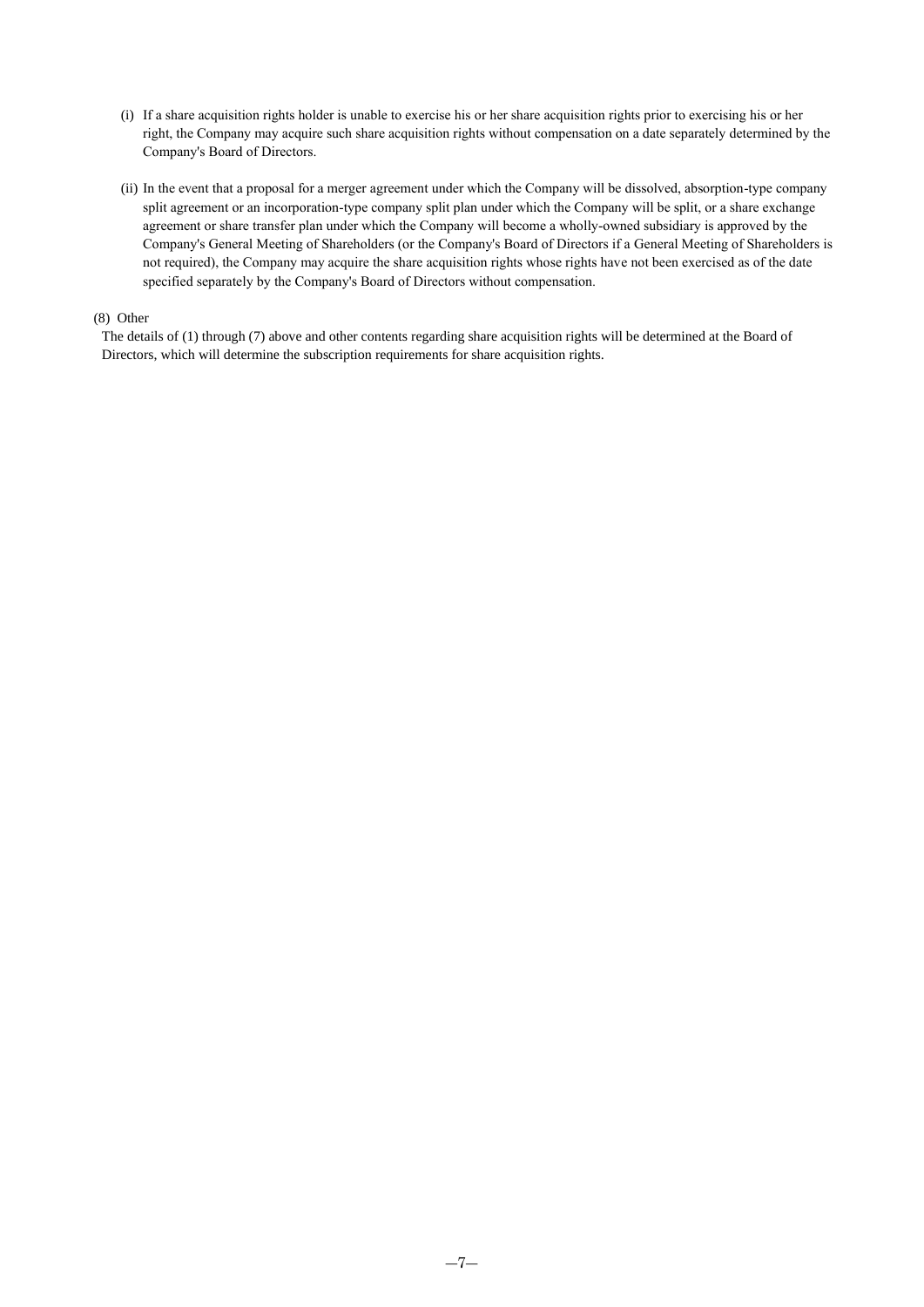### 1. Status of the corporate group

#### (1) Progress and Results of Operations

During the consolidated fiscal year under review, the Japanese economy remained stagnant for a long time due to the impact of the COVID-19. Although the spread of vaccines is expected to bring the economy back to normal in the future, the state of emergency was declared again in April 2021, and the outlook for the future is unclear. Therefore, it is necessary to continue to monitor developments closely. With regard to the global economy, large-scale financial support and monetary easing are continuing in each country, and vaccinations are widely spreading in some countries. Although recovery is expected in the future, the outlook for the future remains uncertain due to the impact of the COVID-19.

In Japan's real estate market, as of March, the average rent in the central Tokyo Office Building Market (five central Tokyo wards: Chiyoda, Chuo, Minato, Shinjuku, and Shibuya Ward) was 21,541 yen per tsubo, down for the eighth consecutive month (1,473 yen in total), and the average vacancy rate was 5.42%, down for the 13th consecutive month (3.93% point increase in total according to a survey by a private research institution). As a result, the market conditions are becoming increasingly severe. Against the backdrop of the COVID-19 outbreak, some companies are moving to downsize their offices due to the establishment of remote work environments. However, in the small- and medium-sized offices in which the Company is strong, actual demand has remained firm due to such factors as the increase in floor space by companies that have achieved growth and the spread of large offices to multiple small - and medium-sized offices. Moreover, in the real estate investment market, institutional investors and J-REITs have a strong desire to invest due to the fact that the outlook for the office market in Tokyo is expected to bottom out to a certain extent and the low interest rate environment continues.

Against this backdrop, the Company has continued its three management policies since last year of "thorough prevention of infection outbreak and continuation of business," "financial stability," and "concentration of resources for the 'revitalization and utilization of real estate' our core business." Based on these policies, the Company has quickly captured the opinions of local communities, worked on its ability to resolve client's problems, and developed its business.

As a result, net sales decreased 18.6% to 59,632 million yen from the previous fiscal year, operating profit decreased 52.3% to 7,912 million yen from the previous fiscal year, ordinary profit decreased 53.3% to 7,524 million yen from the previous fiscal year, and profit attributable to owners of parent decreased 59.9% to 4,274 million yen from the previous fiscal year.

| Business segment                           | Net Sales for this fiscal year<br>(million yen) | Year-on-year $(\%)$ |
|--------------------------------------------|-------------------------------------------------|---------------------|
| <b>Real Estate Revitalization Business</b> | 48,398                                          | (19.4)              |
| <b>Real Estate Service Business</b>        | 3,656                                           | 5.2                 |
| <b>Operation Business</b>                  | 3,069                                           | (43.2)              |
| Other                                      | 5,294                                           | (6.4)               |
| Adjustment amount                          | (785)                                           |                     |
| Total                                      | 59,632                                          | (18.6)              |

Net sales by business segment for the fiscal year ended March 31,2021 (reference)

Note. "Adjustment amount" is an elimination of intersegment transactions.

#### (2) Capital Expenditures

The Company's capital investment in the fiscal year ended March 31, 2021 was 528 million yen, mainly for the acquisition of hotel facilities (198 million yen).

#### (3) Financing Activities

During the fiscal year ended March 31, 2021, the Company has not made any noteworthy fund procurement.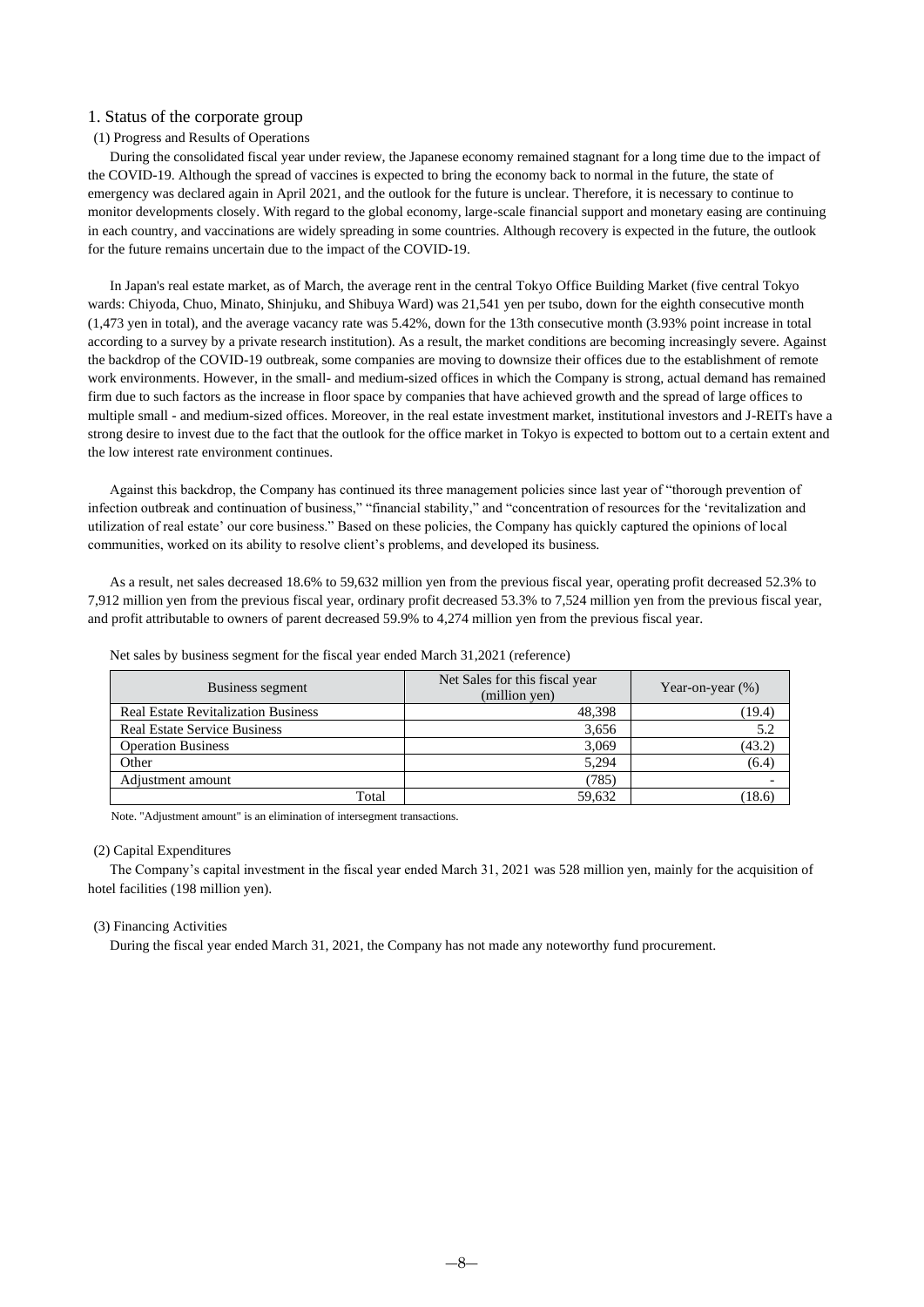#### (4) Trends in Assets and Income

(i) Consolidated Assets and Income of the Corporate Group

|                                                   |               | The 19th fiscal year | The 20th fiscal year<br>ended March 31, 2018 ended March 31, 2019 ended March 31, 2020 | The 21st fiscal year | The 22nd fiscal year<br>ended March 31,2021<br>(Current period) |
|---------------------------------------------------|---------------|----------------------|----------------------------------------------------------------------------------------|----------------------|-----------------------------------------------------------------|
| <b>Net Sales</b>                                  | (million yen) | 47,463               | 53,291                                                                                 | 73,218               | 59,632                                                          |
| <b>Ordinary Profit</b>                            | (million yen) | 10,755               | 12,813                                                                                 | 16,127               | 7,524                                                           |
| Ordinary Profit<br>Ratio                          | (%)           | 22.7                 | 24.0                                                                                   | 22.0                 | 12.6                                                            |
| Profit Attributable to<br><b>Owners of Parent</b> | (million yen) | 7,420                | 8,783                                                                                  | 10,666               | 4,274                                                           |
| Earnings per Share                                | (ven)         | 167.62               | 180.35                                                                                 | 219.03               | 87.77                                                           |
| <b>Total Assets</b>                               | (million yen) | 91,761               | 110,898                                                                                | 130.293              | 127,485                                                         |
| <b>Equity Ratio</b>                               | $(\%)$        | 53.2                 | 50.3                                                                                   | 49.6                 | 52.3                                                            |
| <b>Net Assets</b>                                 | (million yen) | 48.849               | 55,860                                                                                 | 64.809               | 69,773                                                          |
| Net Assets per Share                              | (ven)         | 1,003.05             | 1,145.34                                                                               | 1,326.93             | 1,368.14                                                        |

Note 1. Consumption tax and local consumption tax (hereinafter referred to as "consumption tax") are not included in net sales.

Note 2. The Company's shares held by the trust account of the Employee Stock Ownership Plan (J-ESOP) are included in weighted average number of shares for the period in common shares and treasury shares deducted in the calculation of the total number of outstanding shares at the end of the fiscal year under review. Moreover, the number of the Company's shares held by the trust account at the end of the fiscal year under review was 56,500 shares.



#### (ii) Non-consolidated Assets and Income of the Company

|                            |               | The 19th fiscal year | The 20th fiscal year                                         | The 21st fiscal year | The 22nd fiscal year<br>ended March 31,2021 |
|----------------------------|---------------|----------------------|--------------------------------------------------------------|----------------------|---------------------------------------------|
|                            |               |                      | ended March 31, 2018ended March 31, 2019ended March 31, 2020 |                      | (Current period)                            |
| <b>Net Sales</b>           | (million yen) | 44.254               | 48.722                                                       | 64.472               | 42,002                                      |
| <b>Ordinary Profit</b>     | (million yen) | 10.761               | 12,846                                                       | 16.822               | 7,994                                       |
| Profit                     | (million yen) | 7.444                | 8.806                                                        | 11.122               | 5,314                                       |
| Earnings per Share         | ven)          | 168.16               | 180.84                                                       | 228.39               | 109.12                                      |
| <b>Total Assets</b>        | (million yen) | 89.467               | 104.548                                                      | 121.708              | 114,729                                     |
| <b>Net Assets</b>          | (million yen) | 48.502               | 55.683                                                       | 64.934               | 68,204                                      |
| Net Assets per Share (yen) |               | 995.97               | 1.143.30                                                     | 1,333.15             | 1.400.21                                    |

Note 1. Consumption tax is not included in net sales.

Note 2. The Company's shares held by the trust account of the Employee Stock Ownership Plan (J-ESOP) are included in weighted average number of shares for the period in common shares and treasury shares deducted in the calculation of the total number of outstanding shares at the end of the fiscal year under review. Moreover, the number of the Company's shares held by the trust account at the end of the fiscal year under review was 56,500 shares.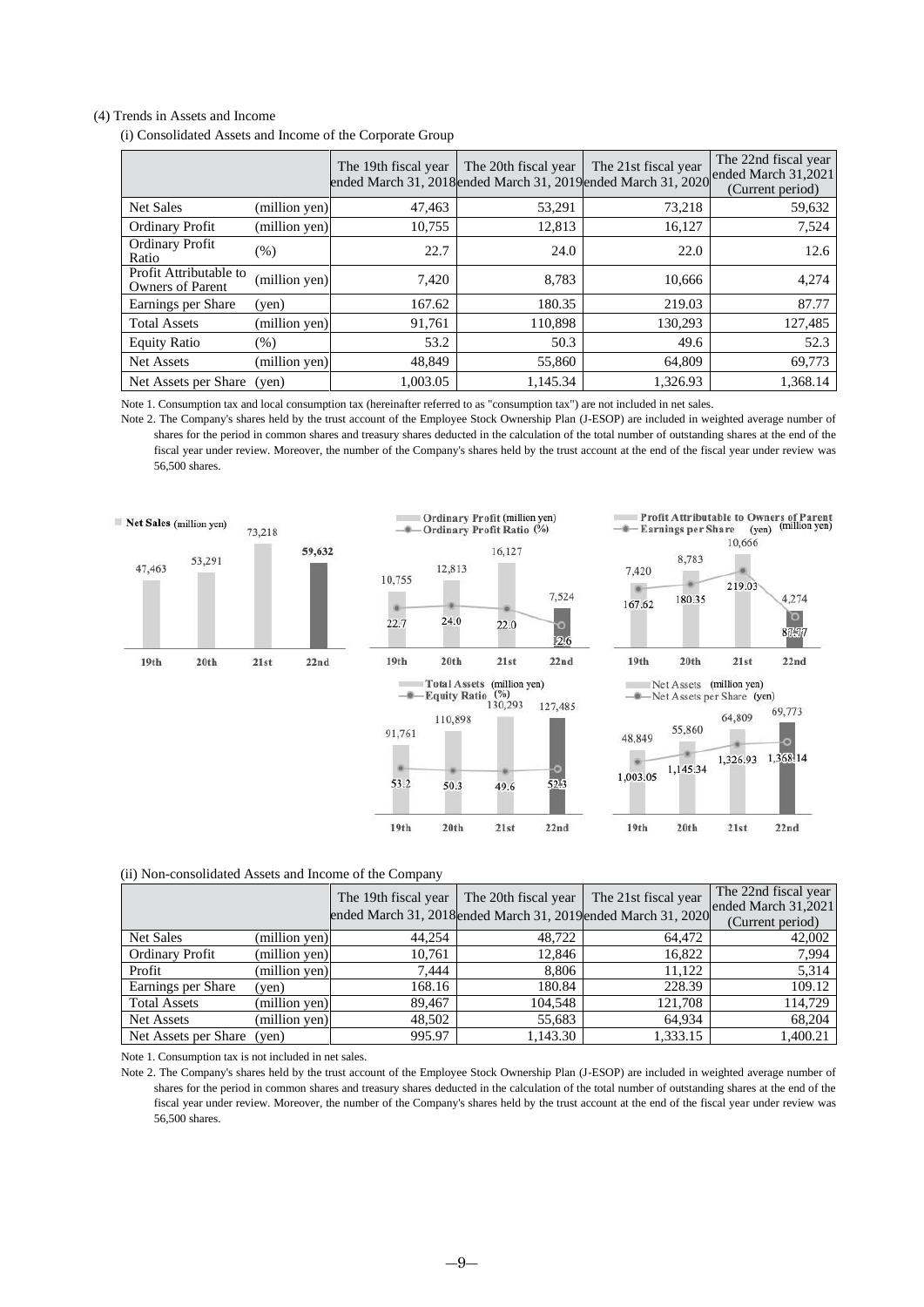(5) Material Subsidiaries

| Name                                            | Share capital                       | Investment ratio | Major businesses                                                              |
|-------------------------------------------------|-------------------------------------|------------------|-------------------------------------------------------------------------------|
| SF Building Support Inc.                        | 50 million yen                      | 100 %            | Rent guarantee business                                                       |
| SF Building Maintenance Inc.                    | 20 million yen                      | 100 %            | Building maintenance business                                                 |
| Sun Frontier Space Management Inc.              | 50 million yen                      | 100 %            | Conference room rental business<br>Rental building business                   |
| SF Engineering Inc.                             | 20 million yen                      | $100\,\%$        | Building construction and interior<br>finishing business                      |
| Sun Frontier Sado Co., Ltd.                     | 100 million yen                     | 100 %            | Hotel planning and management<br>business<br>Regional revitalization business |
| Okesa Kanko Taxi Co., Ltd.                      | 10 million yen                      | 100 %            | Passenger vehicle transportation<br>business                                  |
| Sun Frontier Community Arrangement<br>Co., Ltd. | 100 million yen                     | 100 %            | Hotel bed making and cleaning business                                        |
| Sun Frontier Okinawa Co., Ltd.                  | 230 million yen                     | 100 %            | Hotel planning and management<br>business                                     |
| Sun Frontier Hotel Management Inc.              | 100 million yen                     | 100 %            | Hotel planning, development, and<br>management business                       |
| Sky Heart Hotel Inc.                            | 10 million yen                      | 100 %            | Hotel planning and management<br>business                                     |
| Japan System Service Inc.                       | 10 million yen                      | 100 %            | Building maintenance business                                                 |
| Communication Development Inc.                  | 45 million yen                      | 100 %            | Electrical and telecommunications<br>construction business                    |
| Sun Frontier Fudousan Taiwan Co., Ltd.          | 10 million<br>Taiwan dollars        | 100 %            | Real estate consulting business                                               |
| SUN FRONTIER VIETNAM CO., LTD.                  | 44,890 million<br>Vietnamese dong   | 100 %            | Real estate business in Vietnam                                               |
| SUN FRONTIER DANANG CO., LTD.                   | 160,466 million<br>Vietnamese dong  | 100 %            | Real estate business in Vietnam                                               |
| PT. SUN FRONTIER INDONESIA                      | 3,323 million<br>Indonesian rupia   | 85 %             | Real estate business in Indonesia                                             |
| PT. SUN FRONTIER PROPERTY ONE                   | 120,000 million<br>Indonesian rupia | 99.95 %          | Real estate business in Indonesia                                             |
| Sun Frontier NY Co., Ltd.                       | 18,189 thousand<br>U.S. dollar      | 100 %            | Real estate revitalization business in the<br><b>United States</b>            |
| 340 West 48 SG LLC                              | 6,700 thousand<br>U.S. dollar       | 90 %             | Real estate revitalization business in the<br><b>United States</b>            |
| 439 West 46 SG LLC                              | 9,065 thousand<br>U.S. dollar       | 90 %             | Real estate revitalization business in the<br><b>United States</b>            |
| RIVERSIDE STUDIOS LLC                           | 10,700 thousand<br>U.S. dollar      | 90 %             | Real estate revitalization business in the<br><b>United States</b>            |

Note 1. There are 2 other equity-method affiliates.

Note 2. During the fiscal year under review, the Company's ownership in Sun Frontier Hotel Management Inc. increased from 98.0% to 100% as a result of the Company's additional acquisition of shares.

The Company also succeeded to the hotel development business through an absorption-type company split (simplified absorption-type company split), and the company issued Class-A Preferred Stock without voting rights and subsequently reduced its capital. As a result, the share capital of the company became 100 million yen.

The Company's investment ratio in the said company and the investment ratios in Sky Heart Hotel Inc. and Sun Frontier Okinawa Co., Ltd. in which the company invests are calculated excluding Class A Preferred Stock issued by the company without voting rights.

Note 3. Communication Development Inc., which the Company acquired shares of, and Japan System Service Co., Ltd., which SF Building Maintenance Inc., the Company's consolidated subsidiary, acquired shares of are included as significant subsidiaries in the fiscal year under review.

Note 4. As of March 31, 2021, Sun Frontier Fudousan Investment Advisory Co., Ltd. ceased to exist as a result of an absorption-type merger with our Company as the surviving entity.

#### (6) Issues to be Addressed

The Company is promoting a five-year medium-term management plan from the fiscal year ended March 2019 to the fiscal year ending March 2023. In the fiscal year ended March 31, 2019, the first year for medium-term management plan, and the fiscal year ended March 31, 2020, the Company's business performance had been growing steadily with progress exceeding the plan. However, the business environment surrounding the Company changed significantly due to the impact of the spread of COVID-19 infections from the beginning of 2020. Against this backdrop, our Company has developed its business based on the three management policies of "thorough prevention of infection outbreak and continuation of business," "financial stability," and "concentration of resources for the 'revitalization and utilization of real estate' our core business." Based on these policies, the Company has quickly captured the opinions of local communities, worked on its ability to resolve client's problems, and developed its business.

Although the spread of COVID-19 is yet to be resolved, it is expected that the global economy will hit a bottom and return to a recovery path by next year, with the spread of vaccines and the continuation of large-scale fiscal measures and monetary easing in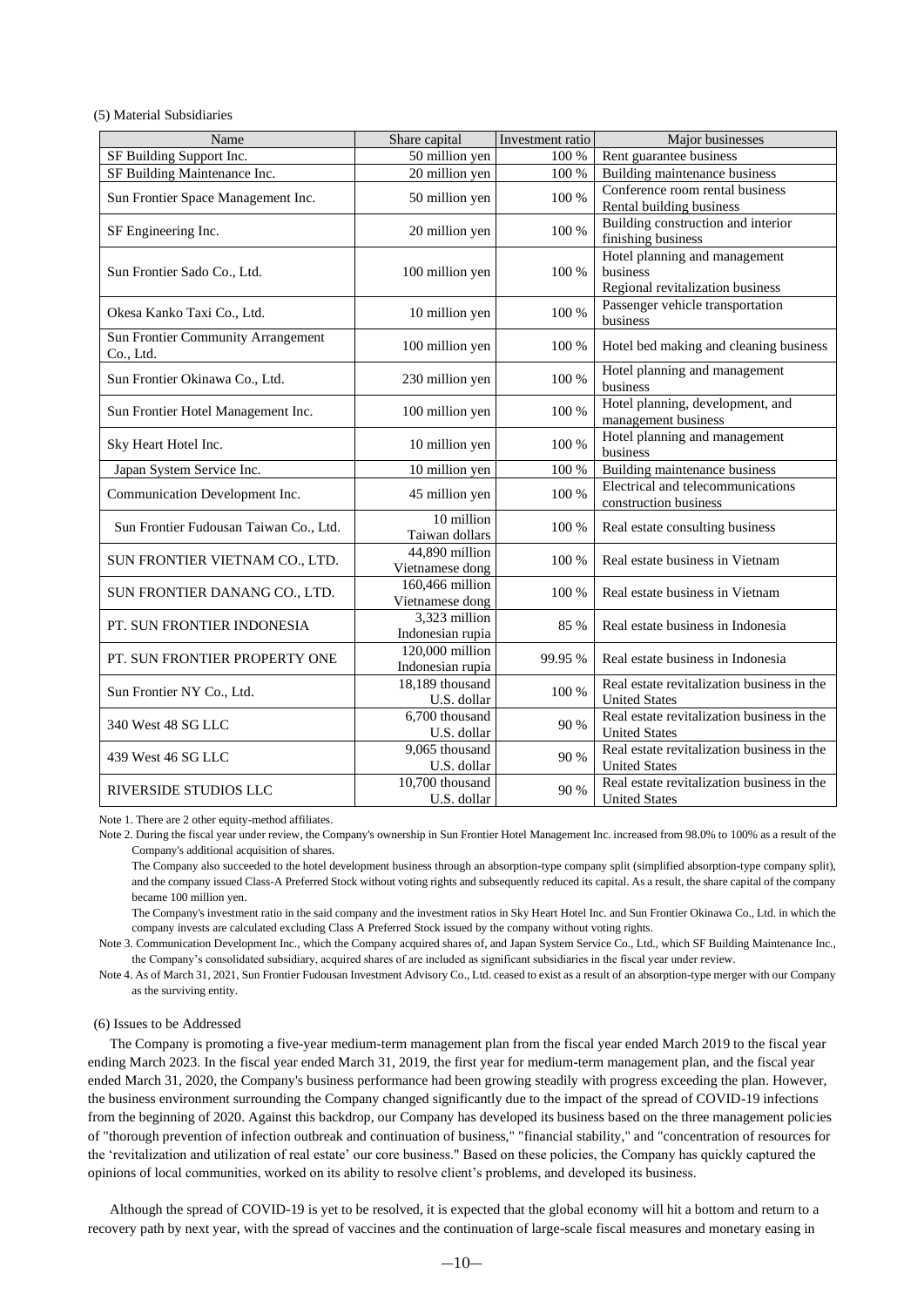each country. Taking into account these changes in the business environment and the new normal of "post COVID-19," we decided that it was necessary to revise the timing of achievement in medium-term management plan in order to re-establish a sustainable growth trajectory starting from the fiscal year ended March 2021, which was affected by the COVID-19 pandemic.

The fiscal year ending in medium-term management plan will be extended for two years to the fiscal year ending in March 2025, but the financial target in the medium-term management (net sales 100 billion yen, ordinary profit 20 billion yen, profit attributable to owners of parent 14 billion yen) will stay the same since we believe this target to be a passing point of the continuous growth of the company and aim to establish the "standing on both feet of flow and stock" profit structure.



**Revision of Medium-term Management Plan (from the fiscal year ended March 2019 to the fiscal year ending March 2023)**

The final year of the plan will be extended for two years to the fiscal year ending in March 2025, but the financial target in the medium-term management will stay the same

Net sales 100 billion yen, ordinary profit 20 billion yen, and profit attributable to owners of parent 14 billion yen for the fiscal year ending March 31, 2025.

#### Basic policy

Providing "places where people gather and communicate with each other, and create social development and happiness for people"

<Office Business>

- ・ Help to reduce the waste from non-renewable resources, and contribute to carbon neutrality through "Revitalization"
- ・ Focus on "Central Tokyo," "Small and Medium size," and "Office Building," and capture diversifying needs in a clients' point of view that is on-site consistent
- ・ Utilize new fields including digital technology to contribute to creating prosperous towns for the future

<Hotel Business>

・ Provide safe and soothing time and space, creating the best smiles and making people's minds healthy and rich

<Overseas Business>

- ・ Provide comfort to the people in Asia, together with our partners
- ・ Improve the quality of housing for local residents and contribute to the urban development by specializing in development, sales, management and mediation of housing (condominiums)

In addition to the three business growth strategies, we will focus on the following three points.

- (1) ESG
- (2) Digital
- (3) Cash flow

Based on the above growth strategy and key points, we aim to establish a business structure that balances flow and stock, and to be a corporate group that will continue to grow continuously in and after the final fiscal year in medium-term management plan.

Now that we have been greatly affected by the COVID-19, we will strive to provide "places where people gather and communicate with each other, and create social development and happiness for people", that we have established in our basic policy, through our Office Business, Hotel Business, and Overseas Business. Also by focusing on ESG, digital, and cash flow, we will strive to evolve each business and create a new high added value by taking on challenges and changes.

The strength of our Company is the values of "Altruism", which is our corporate motto, and the strength of the unity of employees, which is a bond of spirit based on the company philosophy. So far, each of us has solved problems in clients' point of view by raising the level of added value generated by our high level of expertise through teamwork that transcends divisions. As human resources and ways of working diversify under the new environment, we will continue our business policy based on the Company's philosophy to meet and exceed clients' expectations.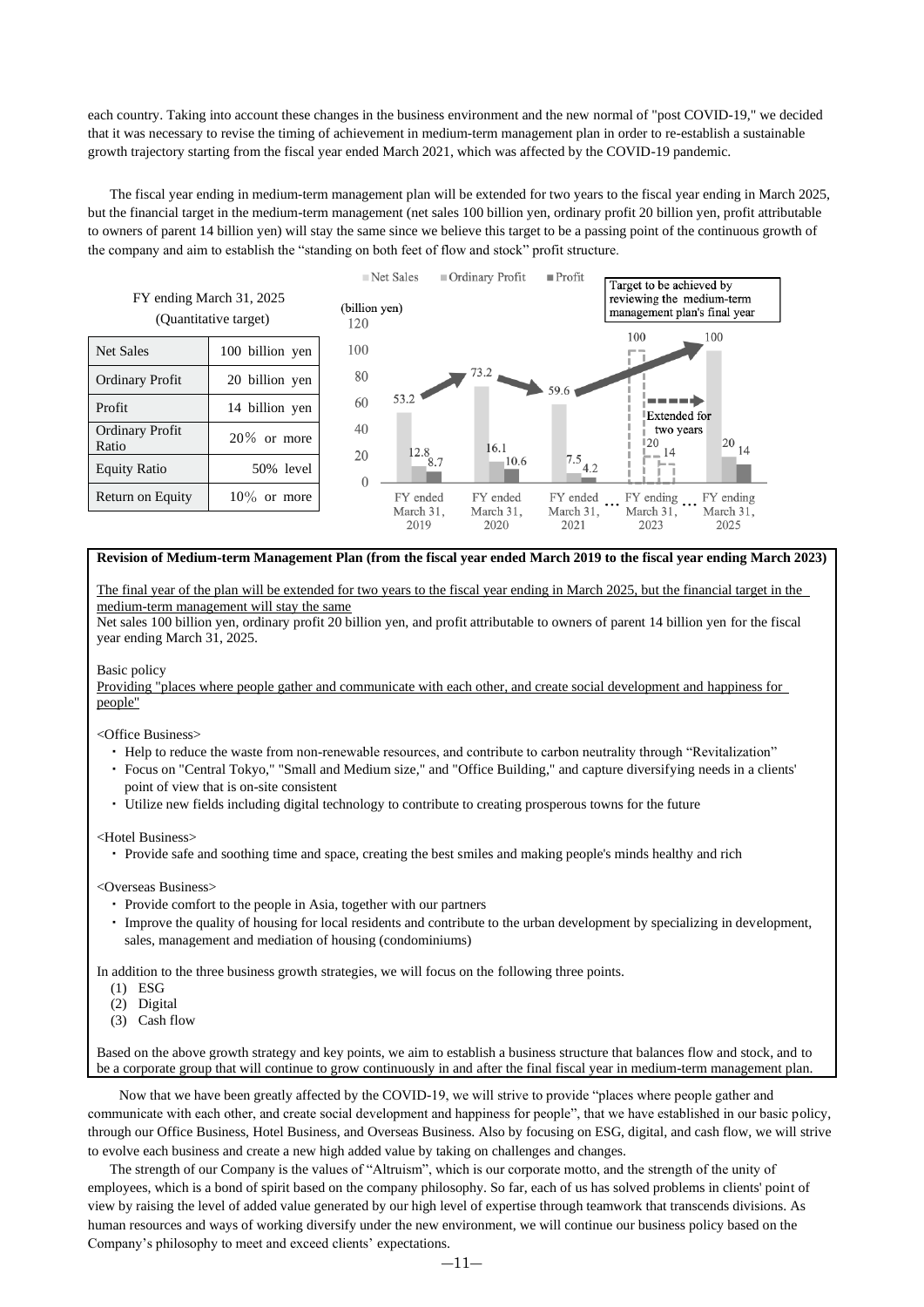| (7) Principal Business Segment of the Corporate Group (As of March 31, 2021) |  |  |  |  |
|------------------------------------------------------------------------------|--|--|--|--|
|                                                                              |  |  |  |  |

|                                                                                       | Business segment                                         | Major businesses                                                                                                                                                    |
|---------------------------------------------------------------------------------------|----------------------------------------------------------|---------------------------------------------------------------------------------------------------------------------------------------------------------------------|
| <b>Real Estate</b><br><b>Replanning Business</b><br>Revitalization<br><b>Business</b> |                                                          | Purchase of existing commercial buildings and rebuilding them as<br>buildings with a new concept, attract tenants and sell them with increased<br>real estate value |
|                                                                                       | <b>Hotel Development Business</b>                        | Development of new hotels, refurbishing existing hotels, and selling them<br>as investment products                                                                 |
|                                                                                       | Leasing of Rental Building<br><b>Business Properties</b> | Leasing of own properties                                                                                                                                           |
| <b>Real Estate</b><br><b>Property Management Business</b>                             |                                                          | Property management business for management of buildings and tenants                                                                                                |
| <b>Service Business</b>                                                               | Building maintenance business                            | Building maintenance business such as building cleaning, facility<br>management, security, waterproofing, and exterior wall repair                                  |
|                                                                                       | Sales Brokerage Business                                 | Sales Brokerage of real estate for business                                                                                                                         |
|                                                                                       | <b>Rental Brokerage Business</b>                         | Rental Brokerage of real estate for business                                                                                                                        |
| Operation                                                                             | <b>Hotel Operation Business</b>                          | Planning and management of accommodation facilities such as hotels                                                                                                  |
| <b>Business</b>                                                                       | Conference Room Rental<br><b>Business</b>                | Plan and operate vacant office buildings in central Tokyo as rental<br>conference room, rental office, and co-working space                                         |
| <b>Overseas Business</b><br>Other                                                     |                                                          | Real estate business in Vietnam, Indonesia, and other oversea countries                                                                                             |
|                                                                                       | <b>Rent Guarantee Business</b>                           | Provide a rent guarantee for the delinquency of rent of a tenant of real<br>estate for building owners                                                              |
|                                                                                       | <b>Construction Business</b>                             | Carry out interior finishing work, telecommunications work, and renewal<br>planning, repair, and reform for business buildings                                      |

(8) Principal Business Office (As of March 31, 2021)

| Name                                         | Place                           |  |
|----------------------------------------------|---------------------------------|--|
| Headquarters                                 | Chiyoda-ku, Tokyo               |  |
| Ginza Branch                                 | Chuo-ku, Tokyo                  |  |
| Nihonbashi Branch                            | Chuo-ku, Tokyo                  |  |
| Kodendma-cho Branch                          | Chuo-ku, Tokyo                  |  |
| Kanda Branch                                 | Chiyoda-ku, Tokyo               |  |
| Kojimachi Branch                             | Chiyoda-ku, Tokyo               |  |
| Akasaka Branch                               | Minato-ku, Tokyo                |  |
| Shinjuku Branch                              | Shinjuku-ku, Tokyo              |  |
| Shibuya Branch                               | Shibuya-ku, Tokyo               |  |
| Gotanda Branch                               | Shinagawa-ku, Tokyo             |  |
| Hamamatsucho Branch                          | Minato-ku, Tokyo                |  |
| Yokohama Branch                              | Yokohama-shi, Kanagawa          |  |
| Property Management Business Department      | Chiyoda-ku, Tokyo               |  |
| SF Building Support Inc.                     | Chiyoda-ku, Tokyo               |  |
| SF Building Maintenance Inc.                 | Sumida-ku, Tokyo                |  |
| Sun Frontier Space Management Inc.           | Minato-ku, Tokyo                |  |
| SF Engineering Inc.                          | Sumida-ku, Tokvo                |  |
| Sun Frontier Sado Co., Ltd.                  | Sado-shi, Niigata               |  |
| Okesa Kanko Taxi Co., Ltd.                   | Sado-shi, Niigata               |  |
| Sun Frontier Community Arrangement Co., Ltd. | Chiyoda-ku, Tokyo               |  |
| Sun Frontier Okinawa Co., Ltd.               | Naha-shi, Okinawa               |  |
| Sun Frontier Hotel Management Inc.           | Chiyoda-ku, Tokyo               |  |
| Sky Heart Hotel Inc.                         | Chiyoda-ku, Tokyo               |  |
| Japan System Service Co., Ltd.               | Minato-ku, Tokyo                |  |
| Communication Development Inc.               | Chuo-ku, Tokyo                  |  |
| Sun Frontier Fudousan Taiwan Co., Ltd.       | Taiwan                          |  |
| SUN FRONTIER VIETNAM CO., LTD.               | Socialist Republic of Vietnam   |  |
| SUN FRONTIER DANANG CO., LTD.                | Socialist Republic of Vietnam   |  |
| PT. SUN FRONTIER INDONESIA                   | Republic of Indonesia           |  |
| PT. SUN FRONTIER PROPERTY ONE                | Republic of Indonesia           |  |
| Sun Frontier NY Co., Ltd.                    | United States of America        |  |
| 340 West 48 SG LLC                           | United States of America        |  |
| 439 West 46 SG LLC                           | <b>United States of America</b> |  |
| <b>RIVERSIDE STUDIOS LLC</b>                 | United States of America        |  |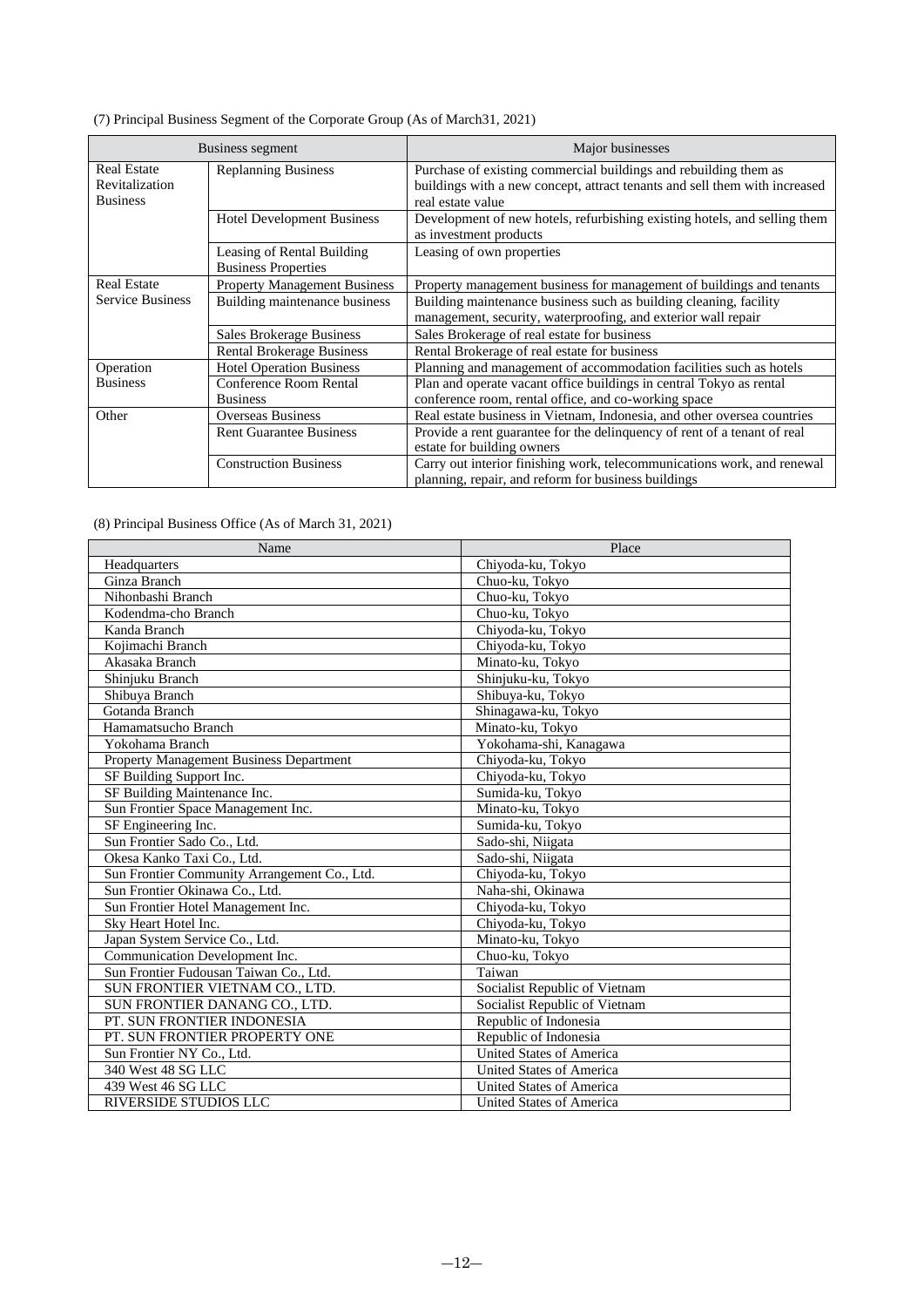### (9) Employees (As of March 31, 2021)

(i) Employees of the Corporate Group

| Number of Employees | Increase/Decrease Compared to end of previous FY |
|---------------------|--------------------------------------------------|
| 64 I                | <sub>1</sub> ncrease                             |

Note. The above number of employees does not include 503 temporary employees (part-timers and temporary employees).

### (ii) Employees of the Company

| Number of Employees | Increase/Decrease Compared<br>to end of previous FY | Average Age  | Average number of years of<br>Continuous Service |
|---------------------|-----------------------------------------------------|--------------|--------------------------------------------------|
| 319                 | mcrease                                             | 35 years old | vears                                            |

Note. The above number of employees does not include employees transferred from the Company to other companies.

### (10) Principal Lenders (As of March 31, 2021)

| Lender                              | Loan amount (million yen) |
|-------------------------------------|---------------------------|
| Sumitomo Mitsui Banking Corporation | 10,280                    |
| Mizuho Bank, Ltd.                   | 8,346                     |
| Aozora Bank, Ltd.                   | 5,382                     |
| MUFG Bank, Ltd.                     | 3,236                     |
| Resona Bank, Limited                | 2,916                     |
| Shinsei Bank, Limited               | 2,795                     |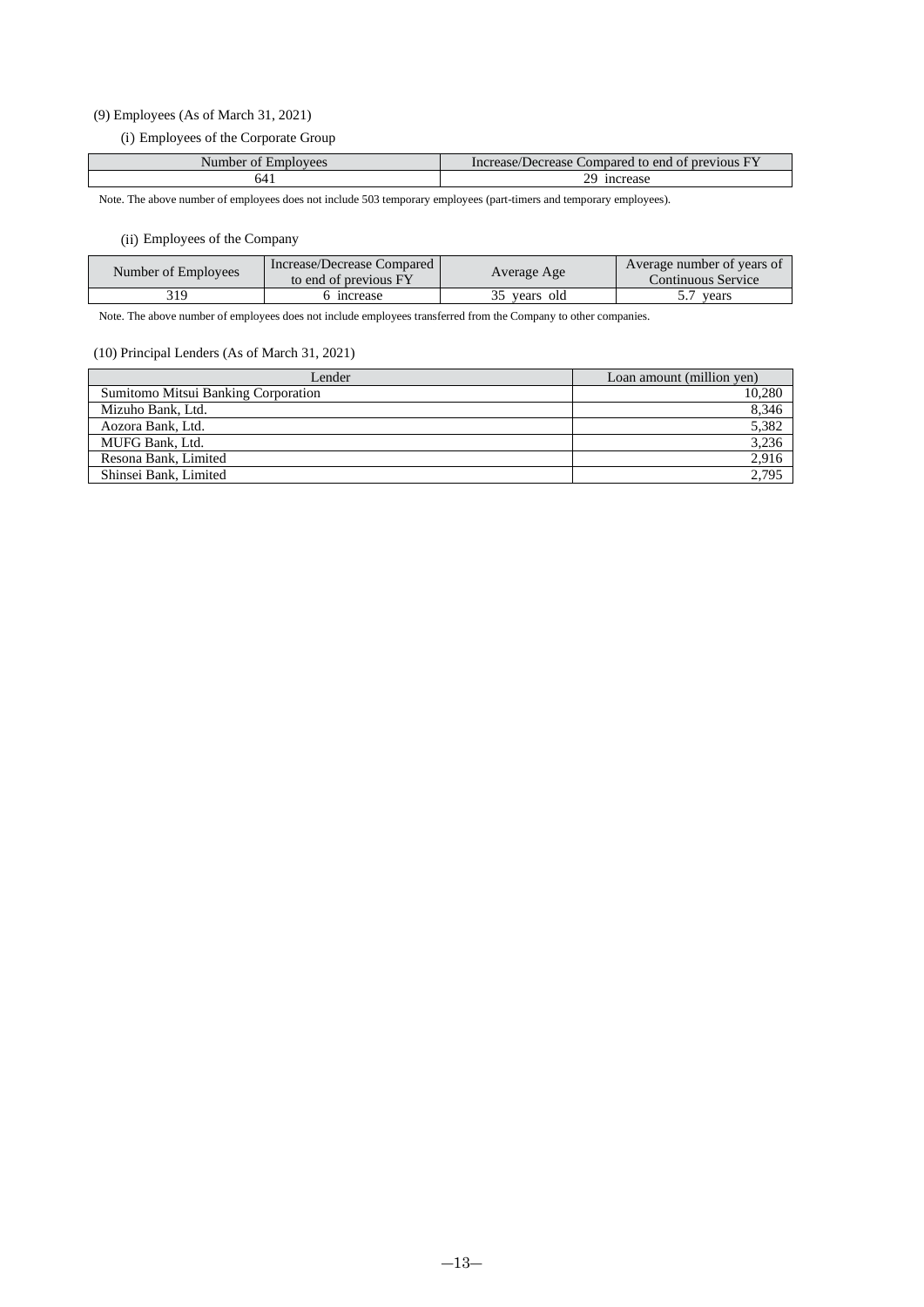### 2. Status of Shares



| Name                                                                                                                      | Number of shares held | Percentage of shares held (%) |
|---------------------------------------------------------------------------------------------------------------------------|-----------------------|-------------------------------|
| Houon Co., Ltd                                                                                                            | 17,957,500            | 36.83                         |
| Tomoaki Horiguchi                                                                                                         | 3,013,800             | 6.18                          |
| Quintet Private Bank (Europe) S.A.107704                                                                                  | 2,340,900             | 4.80                          |
| S Kawagoe Co., Ltd                                                                                                        | 1,566,400             | 3.21                          |
| <b>SMBC</b> Nikko Securities Inc.                                                                                         | 1,442,800             | 2.96                          |
| The Master Trust Bank of Japan Co., Ltd. (Trust Account)                                                                  | 1.250.400             | 2.56                          |
| Custody Bank of Japan, Ltd. (Trust Account)                                                                               | 729,800               | 1.50                          |
| State Street London Care of State Street Bank and Trust,<br>Boston SSBTC A/C UK London Branch Clients - United<br>Kingdom | 594.300               | 1.22                          |
| State Street Bank and Trust Company 505103                                                                                | 504,063               | 1.03                          |
| State Street Bank and Trust Company 505227                                                                                | 486,978               | 1.00                          |

Note 1. The percentage of shares held is calculated after exclusion of treasury shares (144 shares).

Note 2. The percentage of shares held is calculated including 56,500 shares of the Company held by Mizuho Trust & Banking Co., Ltd as the trust account of the Employee Stock Ownership Plan (J-ESOP.)

(2) Other Significant Matters concerning the Shares

Not applicable.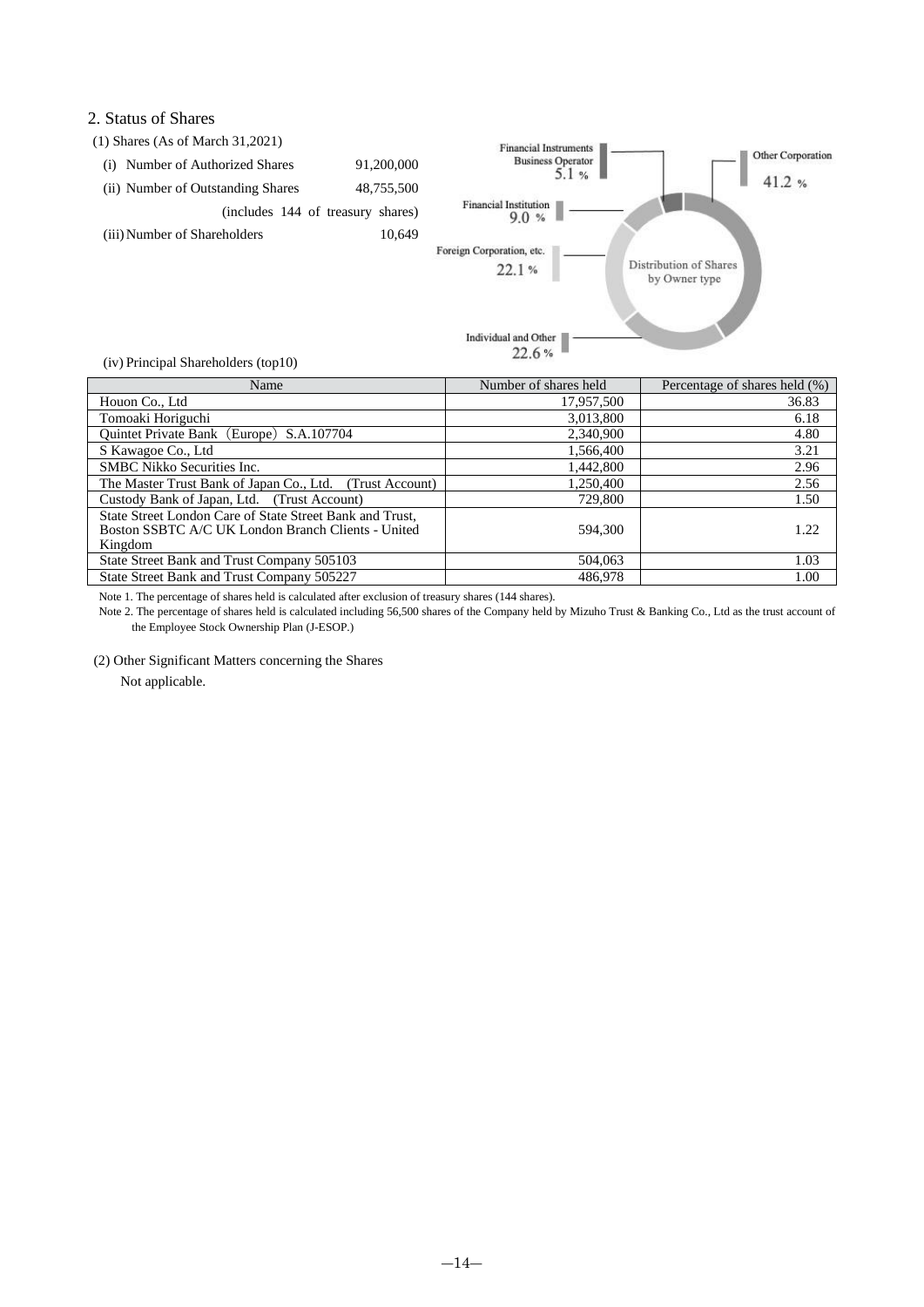### 3. Matters Concerning Share Acquisition Rights

(1) Share Acquisition Right Granted as part of the Compensation held by the Company Officers

The Company issues share-based compensation type stock options to Directors (excluding Outside Directors) for the purpose of enhancing the incentive effect for Directors to improve corporate performance and enhancing management awareness of shareholder value (as of March 31, 2021.)

| (1)  | Name of Share<br><b>Acquisition Rights</b>                                                 | Share-based Compensation<br>type Stock Option for FY2018<br>(Share acquisition rights)                                                                                                                                                                 | Share-based Compensation<br>type Stock Option for FY2019<br>(Share acquisition rights)                | Share-based Compensation<br>type Stock Option for FY2020<br>(Share acquisition rights)                |  |  |
|------|--------------------------------------------------------------------------------------------|--------------------------------------------------------------------------------------------------------------------------------------------------------------------------------------------------------------------------------------------------------|-------------------------------------------------------------------------------------------------------|-------------------------------------------------------------------------------------------------------|--|--|
| (2)  | Date of issuance                                                                           | June 22, 2018<br>(the Board of Directors<br>Resolution)                                                                                                                                                                                                | June 21, 2019<br>(the Board of Directors)<br>Resolution)                                              | June 30, 2020<br>(the Board of Directors<br>Resolution)                                               |  |  |
| (3)  | Number of Share<br><b>Acquisition Rights</b>                                               | 524                                                                                                                                                                                                                                                    | 740                                                                                                   | 1,112                                                                                                 |  |  |
| (4)  | <b>Status of Share</b><br><b>Acquisition Rights</b><br>ownership                           | 4 Directors (excluding Outside<br>Directors) 524                                                                                                                                                                                                       | 4 Directors (excluding<br>Outside Directors) 740                                                      | 4 Directors (excluding)<br>Outside Directors) 1,112                                                   |  |  |
| (5)  | Class and number<br>of shares to be<br>issued upon                                         | 5,240 shares in common shares<br>(10 stocks per 1 share)<br>acquisition right)                                                                                                                                                                         | 7,400 shares in common<br>shares<br>(10 stocks per 1 share)<br>acquisition right)                     | 11,120 shares in common<br>shares<br>(10 stocks per 1 share)<br>acquisition right)                    |  |  |
| (6)  | Amount to be paid<br>in Share<br><b>Acquisition Rights</b>                                 | 1,019 yen per 1 share                                                                                                                                                                                                                                  | 789 yen per 1 share                                                                                   | 438 yen per 1 share                                                                                   |  |  |
| (7)  | Value of property<br>to be contributed<br>upon exercise of<br>Share Acquisition<br>Rights  | 1 yen per 1 share to be delivered upon exercise of share acquisition rights                                                                                                                                                                            |                                                                                                       |                                                                                                       |  |  |
| (8)  | Date of allotment<br>of Share<br><b>Acquisition Rights</b><br>and deadline for<br>exercise | Date of allotment: July 31, 2018<br>Exercise period:<br>From August 1, 2018<br>until July 31, 2048                                                                                                                                                     | Date of allotment: July 31,<br>2019<br>Exercise period:<br>From August 1, 2019<br>until July 31, 2049 | Date of allotment: July 31,<br>2020<br>Exercise period:<br>From August 1, 2020<br>until July 31, 2050 |  |  |
| (9)  | Conditions for<br><b>Exercise of Rights</b>                                                | A holder of share acquisition rights may exercise their share acquisition rights in a lump sum only<br>when they lose their position as a Director of the Company and only on the day following day from<br>losing their position until 10 days after. |                                                                                                       |                                                                                                       |  |  |
| (10) | Restrictions on<br>Transfer of Share<br><b>Acquisition Rights</b>                          | Any acquisition of share acquisition rights by transfer shall require approval by resolution of the<br>Company's Board of Directors.                                                                                                                   |                                                                                                       |                                                                                                       |  |  |

Note 1. At the 19th Annual General Meeting of Shareholders held on June 22, 2018, a resolution was passed to allocate share acquisition rights to Directors (excluding Outside Directors) as share-based compensation type stock options to be exercised upon retirement, within the range of 36 million yen per year.

Note 2. Conditions for the exercise of other rights other than those described in (9) shall be in accordance with the "Share Acquisition Rights Application Form (Application Guidelines)" submitted to the Company.

(2) Share Acquisition Rights Delivered to Employees as Consideration for Execution of Duties during the Fiscal Year under review Not applicable.

(3) Other Significant Matters concerning the Share Acquisition Rights

Not applicable.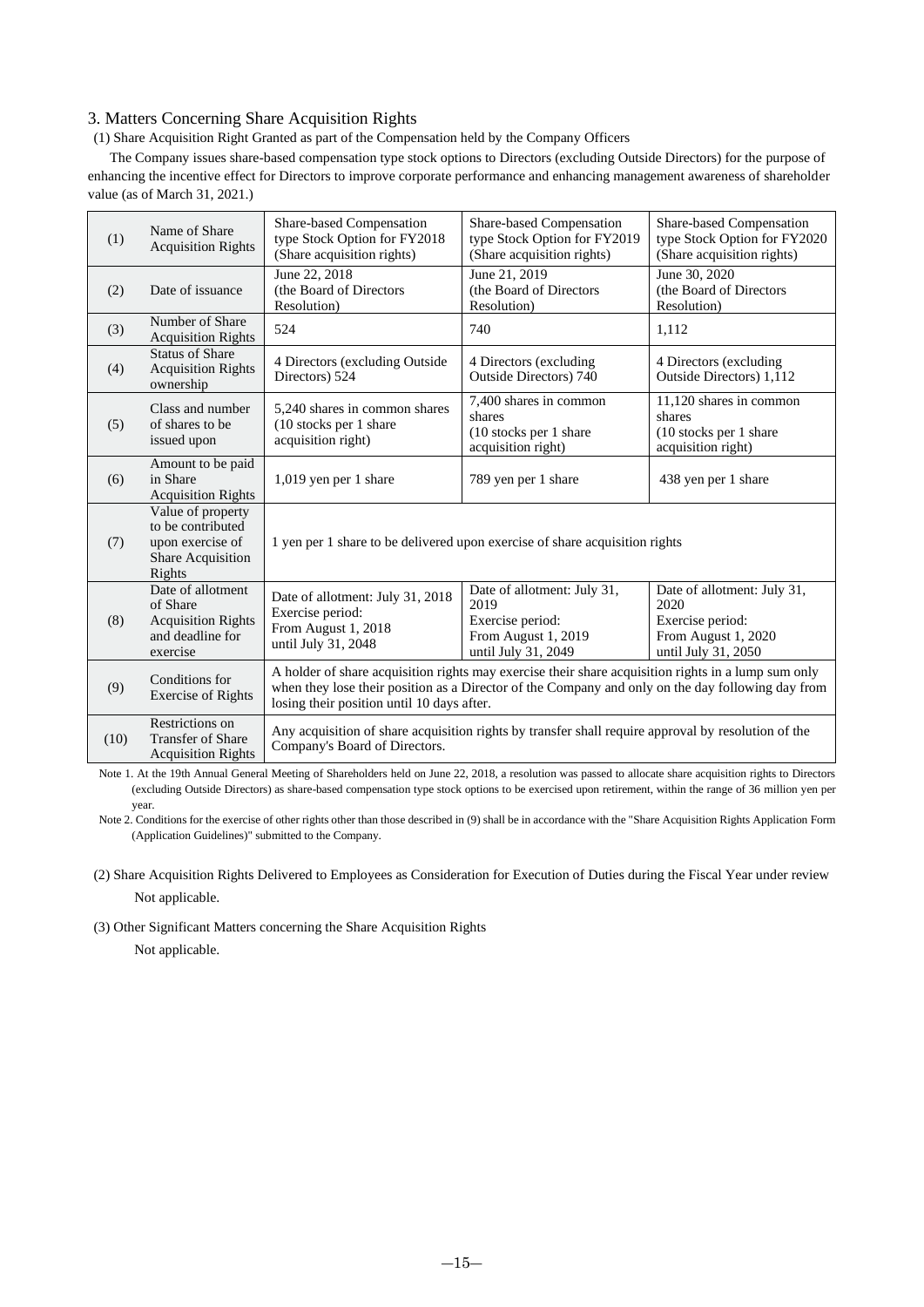### 4. Company Officers

(1) Directors and Audit & Supervisory Board Members (As of March 31, 2021)

| Position                       | Name               | Areas of Responsibility and Important Concurrent Positions              |
|--------------------------------|--------------------|-------------------------------------------------------------------------|
|                                |                    | Representative Director of Sun Frontier Hotel Management Inc.           |
| Chairman and                   |                    | Representative Director of Sun Frontier Sado Co., Ltd.                  |
|                                | Tomoaki Horiguchi  |                                                                         |
| <b>Representative Director</b> |                    | Representative Director of Sun Frontier Okinawa Co., Ltd.               |
|                                |                    | Representative Director of Okesa Kanko Taxi Co., Ltd.                   |
| President and                  |                    | Representative Director of SF Engineering Inc.                          |
| Representative Director        | Seiichi Saito      | Chairman of Sun Frontier Fudousan Taiwan Co., Ltd.                      |
| President Executive Officer    |                    |                                                                         |
| Vice President and Director    |                    | General Manager of Entrusted Asset Management Division                  |
| Vice President Executive       | Izumi Nakamura     | Representative Director of SF Building Support Inc.                     |
| Officer                        |                    | Representative Director of SF Building Maintenance Inc.                 |
|                                |                    | Representative Director of Sun Frontier Space Management Inc.           |
|                                |                    | General Manager of Business Development Division                        |
|                                | Yasushi Yamada     | Representative Director of Sun Frontier Community Arrangement Co., Ltd. |
| Senior Managing Director       |                    | Representative Director of PT.SUN FRONTIER PROPERTY ONE                 |
| Senior Managing Executive      |                    | Representative Director of PT.SUN FRONTIER INDONESIA                    |
| Officer                        |                    | Chairman of the Board of SUN FRONTIER VIETNAM CO.LTD.                   |
|                                |                    | Chairman of the Board of SUN FRONTIER DANANG CO.LTD.                    |
| Director                       |                    |                                                                         |
| <b>Executive Officer</b>       | Mitsuhiro Ninomiya | General Manager of Administration Division                              |
| Director                       |                    | General Manager of Asset Management Division                            |
| <b>Executive Officer</b>       | Kenji Honda        | Representative Director of Communication Development Inc.               |
|                                |                    |                                                                         |
| Director                       | Toshio Takahara    |                                                                         |
| Director                       | Yukitoshi Kubo     | Professor in Accounting Course of Ohara Graduate School of Accounting   |
|                                |                    | President and Representative Director of Okubo Associates Co., Ltd.     |
|                                |                    | Outside Audit & Supervisory Board Member of SEGA SAMMY                  |
|                                | Kazutaka Okubo     | <b>HOLDINGS INC.</b>                                                    |
| Director                       |                    | Outside Audit & Supervisory Board Member of BrainPad Inc.               |
|                                |                    | Outside Director of LIFULL Co., Ltd.                                    |
|                                |                    | Outside Director of SALA Corporation                                    |
|                                |                    | Outside Director of The Shoko Chukin Bank, Ltd.                         |

| Position                                        | Name            | Areas of Responsibility and Important Concurrent Positions                                                                                                      |
|-------------------------------------------------|-----------------|-----------------------------------------------------------------------------------------------------------------------------------------------------------------|
| Audit & Supervisory Board<br>Member (full-time) | Kouichi Shinada |                                                                                                                                                                 |
| Audit & Supervisory Board<br>Member             | Koichi Moriya   | Director of Moriya Law Office<br>Outside Audit & Supervisory Board Member of TAMURA<br><b>CORPORATION</b><br>Outside Director of Samantha Thavasa Japan Limited |
| Audit & Supervisory Board<br>Member             | Hidetaka Tanaka | Representative Director of Rating Research Center (general incorporated<br>association)                                                                         |

Note 1. Directors Toshio Takahara, Yukitoshi Kubo and Kazutaka Okubo are Outside Directors as stipulated in Article 2, Item 15 of the Companies Act.

Note 2. Audit & Supervisory Board Members Koichi Moriya and Mr. Hidetaka Tanaka are Outside Audit & Supervisory Board Members as stipulated in Article 2, Item 16 of the Companies Act.

Note 3. Directors Yukitoshi Kubo and Kazutaka Okubo have qualifications as certified public accountants and have expertise and abundant experience in finance and accounting.

Note 4. Audit & Supervisory Board Member Mr. Koichi Moriya is qualified as an attorney-at-law and has a wealth of experience in various fields including legal expertise and real estate.

Note 5. The Company has designated Director Toshio Takahara, Director Yukitoshi Kubo, Director Kazutaka Okubo, Audit & Supervisory Board Member Koichi Moriya and Audit & Supervisory Board Member Tanaka Hidetaka as Independent Officers as stipulated by the Tokyo Stock Exchange and has notified the Exchange thereof.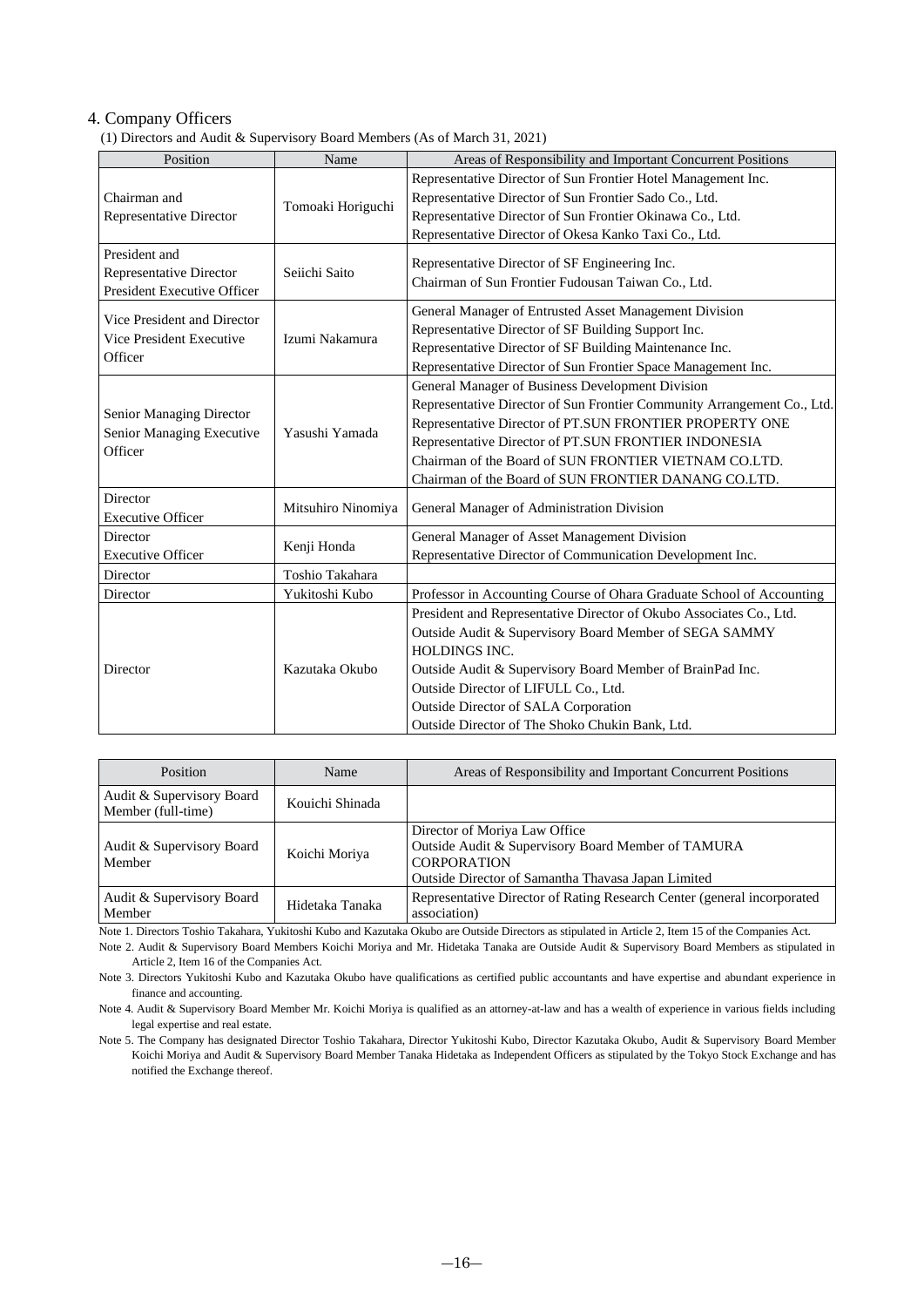| x                                                            |                    | <b>Expertise and experience (skill matrix)</b><br>* Up to 5 main items are listed. |                    |                               |                                                               |           |                   |                            |     |                 |
|--------------------------------------------------------------|--------------------|------------------------------------------------------------------------------------|--------------------|-------------------------------|---------------------------------------------------------------|-----------|-------------------|----------------------------|-----|-----------------|
| Position                                                     | Name               | Corporate<br>management                                                            | <b>Real estate</b> | Accounting/<br><b>Finance</b> | Legal/Compli HR/Labor/<br>ance/Risk<br>Management Development | <b>HR</b> | <b>IT/Digital</b> | CSR/ESG/<br>Sustainability | M&A | <b>Overseas</b> |
| Chairman and<br>Representative<br>Director                   | Tomoaki Horiguchi  |                                                                                    |                    |                               |                                                               |           |                   |                            |     |                 |
| President and<br>Representative<br>Director                  | Seiichi Saito      |                                                                                    |                    |                               |                                                               |           |                   |                            |     |                 |
| Vice President<br>and Director                               | Izumi Nakamura     |                                                                                    |                    |                               |                                                               |           |                   |                            |     |                 |
| Senior<br>Managing<br>Director                               | Yasushi Yamada     |                                                                                    |                    |                               |                                                               |           |                   |                            |     |                 |
| Director                                                     | Mitsuhiro Ninomiya |                                                                                    |                    |                               |                                                               |           |                   |                            |     |                 |
| Director                                                     | Kenji Honda        |                                                                                    |                    |                               |                                                               |           |                   |                            |     |                 |
| Outside<br>Director                                          | Toshio Takahara    |                                                                                    |                    |                               |                                                               |           |                   |                            |     |                 |
| Outside<br>Director                                          | Yukitoshi Kubo     |                                                                                    |                    |                               |                                                               |           |                   |                            |     |                 |
| Outside<br>Director                                          | Kazutaka Okubo     |                                                                                    |                    |                               |                                                               |           |                   |                            |     |                 |
| Audit &<br>Supervisory<br><b>Board Member</b><br>(full-time) | Kouichi Shinada    |                                                                                    |                    |                               |                                                               |           |                   |                            |     |                 |
| Audit &<br>Supervisory<br><b>Board Member</b>                | Koichi Moriya      |                                                                                    |                    |                               |                                                               |           |                   |                            |     |                 |
| Audit &<br>Supervisory<br><b>Board Member</b>                | Hidetaka Tanaka    |                                                                                    |                    |                               |                                                               |           |                   |                            |     |                 |

(2) Expertise and experience (skill matrix) of Director as well as Audit & Supervisory Board Members. Main expertise and experience of Director as well as Audit & Supervisory Board Members are as follows.

(3) Outline of the Liability Limitation Agreement

The Company has concluded a liability limitation agreement pursuant to the provisions of Article 427, Paragraph 1 of the Companies Act and Article 29, Paragraph 2 and Article 38, Paragraph 2 of our Company's Articles of Incorporation with the Outside Directors and Audit & Supervisory Board Members.

The maximum amount of liability for damages under the agreement is the amount stipulated by laws and regulations.

(4) Outline of Officers' Liability Insurance Contract

The Company has entered into liability insurance contracts for officers, etc. as stipulated in Article 430 (3), Item 1 of the Companies Act with the Company's and its subsidiaries' Directors, Audit & Supervisory Board Member, executive officers and other employees as insured persons.

Claims for damages arising from an act performed by an insured person in relation with the business of the Company (including inaction) are covered by compensation for damages and court costs incurred by the insured.

The Company pays all insurance premiums for all insured persons, but damage caused by criminal acts or intentional illegal acts is excluded so as not to impair the appropriateness of the execution of duties.

(5) Remuneration for Directors and Audit & Supervisory Board Members for the Fiscal Year under review

(i) Matters concerning the policy for determining the contents of individual compensation, etc. for Directors

(a) Determination method

At the meeting held in the Board of Directors on February 16, 2021, the Company resolved a policy for determining the details of individual compensation for Directors, etc. An outline of the policy is as described in (b) to (g) below.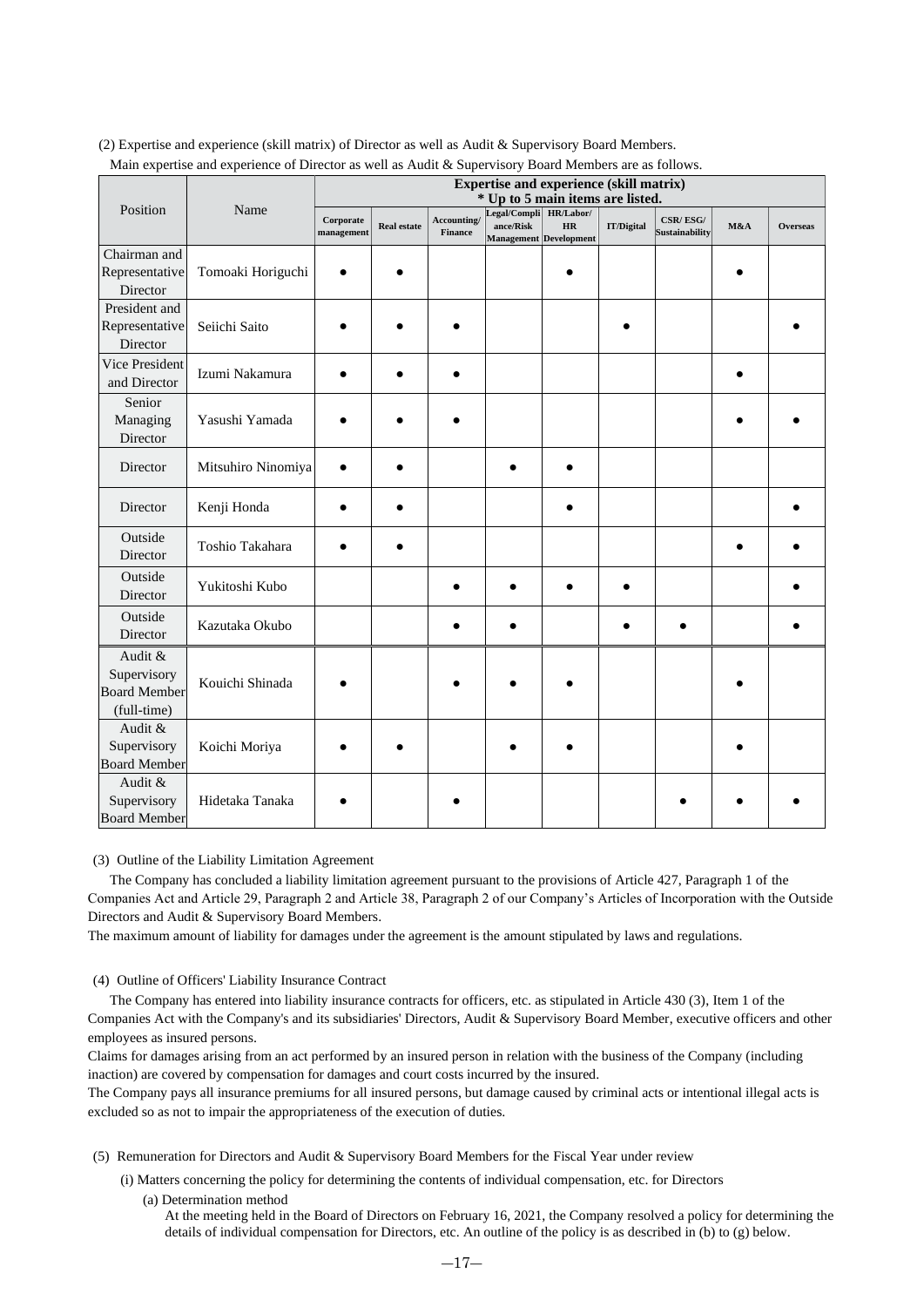- (b) Fixed remuneration shall be an amount considered to be at an appropriate level in comparison with the performance of other companies in the real estate industry in Japan, etc., in consideration of the content of duties of Directors and the Company's situation, etc.
- (c) Performance-linked remuneration shall be determined from the perspective of reflecting the results of the improvement in performance by taking into consideration the status of achievement against the consolidated performance ordinary profit (loss) based on the consolidated performance forecast during the relevant fiscal year.
- (d) Directors (excluding outside directors) shall be granted share acquisition rights as share-based compensation stock options upon a resolution of the Board of Directors to share the benefits and risks of stock price fluctuations with shareholders and to enhance the incentive effect of Directors to improve corporate performance and the management awareness of shareholders.
- (e) With regard to the ratio of individual remuneration, etc. for Directors, excluding Outside Directors, if the target for the performance-linked remuneration indicator is 100%, fixed remuneration will be 65%, performance-linked remuneration will be 30%, and stock options will be 5%. With regard to Outside Directors, only fixed remuneration and performance-linked remuneration will be provided, but the above target will be referred to.
- (f) The timing of payment of remuneration, etc. shall be as follows.

| a. Fixed compensation                 | It is provided every month.                                                                                                                                                                                                                  |
|---------------------------------------|----------------------------------------------------------------------------------------------------------------------------------------------------------------------------------------------------------------------------------------------|
| b. Performance-linked<br>compensation | Payment shall be made once a year after the end of the Annual General Meeting of<br>Shareholders pertaining to the relevant fiscal year.                                                                                                     |
| c. Stock option                       | The amount shall be determined and granted by the resolution of the Board of<br>Directors held once a year after the end of the Annual General Meeting of<br>Shareholders and shall be exercised at the time of retirement of each Director. |

(g) Matters concerning delegation pertaining to determination of contents of remuneration, etc. for individual Directors The amount of fixed remuneration and performance-linked remuneration for each individual or the determination of the methods for calculating such amounts shall be determined by resolution at the Board of Directors and delegated to the Chairman and Representative Director.

In order to improve the objectivity and transparency of the procedures for determining renumeration of Directors, the Company has established a Nomination and Compensation Committee consisting of the Chairman and Representative Director and President and Representative Director as well as 2 or more Outside Directors as a voluntary advisory body. The Nomination and Compensation Committee considers and deliberates on the amount of remuneration for Directors, the calculation method, the composition of remuneration, the ratio, and the setting of indicators, and the Chairman and Representative Director makes decisions with maximum respect for the deliberation contents.

(h) Status of the above decision policy for the fiscal year under review

The target for performance (consolidated ordinary profit (loss)), which is an indicator of performance-linked compensation for the fiscal year under review, was 6,500 million yen, while the actual performance was 7,524 million yen. The Board of Directors received a report from the Nomination and Compensation Committee, and determined that the content of individual compensation for Directors for the fiscal year under review, including the procedure and content of the decision by Mr. Tomoaki Horiguchi, Chairman and Representative Director, is consistent with the above decision policy.

- (ii) Matters concerning resolutions of the Annual General Meeting of Shareholders regarding remuneration, etc. for Directors and Audit & Supervisory Board Members
	- (a) At the 18th Annual General Meeting of Shareholders held on June 23, 2017, it was resolved that the total amount of monetary remuneration (fixed remuneration and performance-linked remuneration) for Directors to be 360 million yen per year (including no more than 36 million yen for Outside Directors, but excluding employee salaries for Directors who concurrently serve as employees). The number of Directors at the conclusion of the said Annual General Meeting of Shareholders was six (including two Outside Directors). In addition, separately from the monetary remuneration, at the 19th Annual General Meeting of Shareholders held on June 22, 2018, it was resolved that share acquisition rights will be allotted to Directors (excluding Outside Directors) within the scope of 36 million yen per year as share-based compensation type stock options to be exercised upon retirement. The number of Directors (excluding Outside Directors) at the conclusion of the said Annual General Meeting of Shareholders was four.
	- (b) At the 7th Annual General Meeting of Shareholders held on June 22, 2006, it was resolved that the limit of the total amount of monetary remuneration (fixed remuneration only) for Audit & Supervisory Board Members should be no more than 36 million yen per year. The number of Audit & Supervisory Board Members (including one Outside Audit & Supervisory Board Member) at the conclusion of the said Annual General Meeting of Shareholders was three.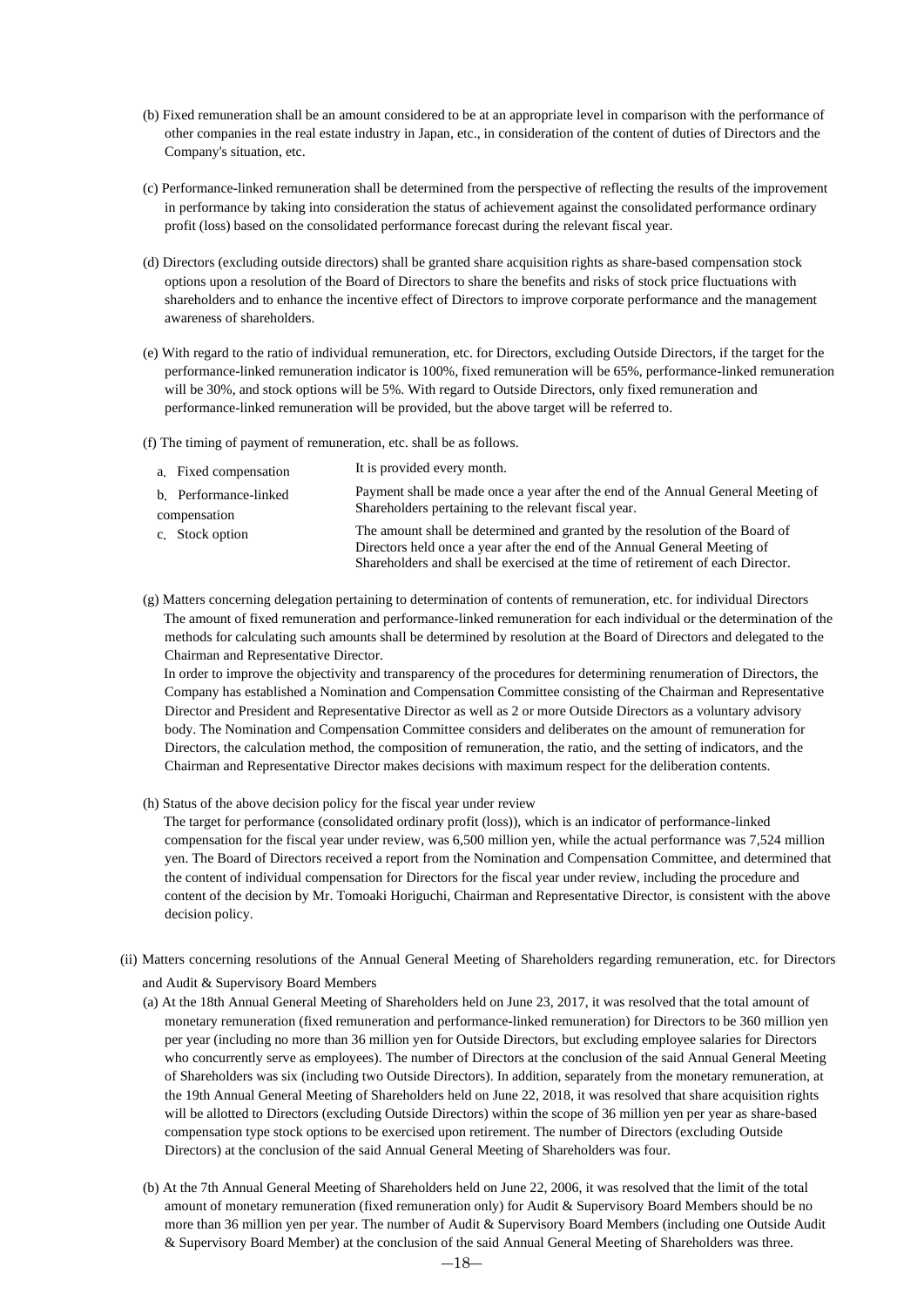#### (iii) Total Amount of Remuneration of Directors and Audit & Supervisory Board Members

|                                                                                                  |                              | Amount paid by type (million yen) |                                         |              |                                 |
|--------------------------------------------------------------------------------------------------|------------------------------|-----------------------------------|-----------------------------------------|--------------|---------------------------------|
|                                                                                                  | Amount paid<br>(million yen) | Basic<br>compensation             | Performance-<br>linked<br>compensation, | Stock option | Number of<br>qualified officers |
|                                                                                                  |                              |                                   | etc.                                    |              |                                 |
| Directors                                                                                        | 218                          | 163                               | 50                                      |              |                                 |
| (of which, Outside Directors)                                                                    | (20)                         | (17)                              | $\left(3\right)$                        |              | (3)                             |
| Audit & Supervisory Board Members<br>(of which, Outside Audit $\&$<br>Supervisory Board Members) | 21<br>(12)                   | 21<br>(12)                        | ( – )                                   | ( – )        | (2)                             |

Note 1. Bonuses are paid to Directors as performance-linked remuneration.

Note 2. Performance-linked remuneration, etc. indicates the provision for the current period in provision for bonuses for Directors (and other officers) for the fiscal year under review.

Note 3. The amount of stock options indicates the amount of remuneration paid during the fiscal year under review to four Directors (excluding Outside Directors) for share-based compensation type stock option for FY2020 (share acquisition rights).

Note 4. 76 million yen (including 7 million yen for three Outside Directors) was paid to seven Directors in the current fiscal year as bonuses to Directors for the 21st fiscal year. This compensation for Directors is included in the 76 million yen of provision for bonuses for Directors (and other officers) for the 21st fiscal year and is not included in the performance-linked compensation.

#### (6) Matters regarding Outside Officers

(i) Relationship between the Company and corporations which are significant concurrent positions

- ⚫ Director Yukitoshi Kubo concurrently serves as a Professor Accounting Course of Ohara Graduate School of Accounting. There is no important relationship to be disclosed between the Company and the said organization.
- ⚫ Director Kazutaka Okubo concurrently serves as the President and Representative Director of Okubo Associates Co., Ltd., Outside Audit & Supervisory Board Member of SEGA SAMMY HOLDINGS Inc., Outside Audit & Supervisory Board Member of BrainPad Inc., Outside Director of LIFULL Co., Ltd., Outside Director of SALA Corporation, and Outside Director of The Shoko Chukin Bank, Ltd. There is no important relationship to be disclosed between the Company and the said corporations.
- ⚫ Audit & Supervisory Board Member Koichi Moriya is the General Manager of Moriya Law Office, and concurrently serves as Outside Audit & Supervisory Board Member of TAMURA CORPORATION and Outside Director of Samantha Thavasa Japan Limited. There is no important relationship to be disclosed between the Company and the said corporations.
- ⚫ Audit & Supervisory Board Member Hidetaka Tanaka concurrently serves as Representative Director of the Rating Research Center (general incorporated association), but there is no important relationship to be disclosed between the Company and the said corporation.

|                     | The component we are points of Biroccord and the France of Dapor (1991) Board moodings |                    |                                    |                                           |                      |  |  |  |
|---------------------|----------------------------------------------------------------------------------------|--------------------|------------------------------------|-------------------------------------------|----------------------|--|--|--|
|                     |                                                                                        |                    | Board of Directors (held 19 times) | Audit & Supervisory Board (held 13 times) |                      |  |  |  |
|                     |                                                                                        | Attendance (times) | Attendance Rate (%)                | Attendance (times)                        | Attendance Rate (%)) |  |  |  |
| Director            | Toshio Takahara                                                                        | 19/19              | 100                                |                                           |                      |  |  |  |
| Director            | Yukitoshi Kubo                                                                         | 19/19              | 100                                |                                           |                      |  |  |  |
| Director            | Kazutaka Okubo                                                                         | 19/19              | 100                                |                                           |                      |  |  |  |
| Audit & Supervisory | Koichi Moriya                                                                          | 18/19              | 94.7                               | 12/13                                     | 92.3                 |  |  |  |
| <b>Board Member</b> |                                                                                        |                    |                                    |                                           |                      |  |  |  |
| Audit & Supervisory | Hidetaka Tanaka                                                                        | 19/19              | 100                                | 13/13                                     | 100                  |  |  |  |
| <b>Board Member</b> |                                                                                        |                    |                                    |                                           |                      |  |  |  |

#### (ii) Major Activities during the Fiscal Year ended March 31,2021

(a) Attendance at the Board of Directors and the Audit  $\&$  Supervisory Board meetings

Note. In addition to the above-mentioned Board of Directors, there were 8 written resolutions deemed to have been adopted by the Board of Directors Resolution pursuant to Article 370 of the Companies Act and Article 26, Paragraph 2 of the Articles of Incorporation of the Company.

- (b) Statements made at the Board of Directors and the Audit & Supervisory Board
- ⚫ Director Toshio Takahara attended all of the Board of Directors meetings and based on his wealth of operational experience and broad knowledge as a corporate manager, he made appropriate statements at an independent standpoint from the management team that executes business.
- ⚫ Director Yukitoshi Kubo attended all of the Board of Directors meetings, and from a professional perspective based on his wealth of experience and knowledge in corporate governance management for listed companies during his tenure at the Tokyo Stock Exchange and as a university professor who specializes in accounting made appropriate remarks at an independent standpoint from the management team that executes business.
- ⚫ Director Kazutaka Okubo attended all of the Board of Directors meetings held after assuming office and based on his experience not only in accounting and taxation as a certified public accountant, but also as a member of the advisory committee of various public offices and as an executive officer of business organizations, he has made appropriate remarks in an independent standpoint from the management team that executes business from a professional viewpoint in the fields of crisis management, compliance, and CSR.
- ⚫ Audit & Supervisory Board Member Koichi Moriya attended 18 out of 19 of the Board of Directors meetings and provided advice and proposals to ensure the legality and appropriateness of the Board of Directors' decision-making, mainly by stating opinions from his professional viewpoint as an attorney.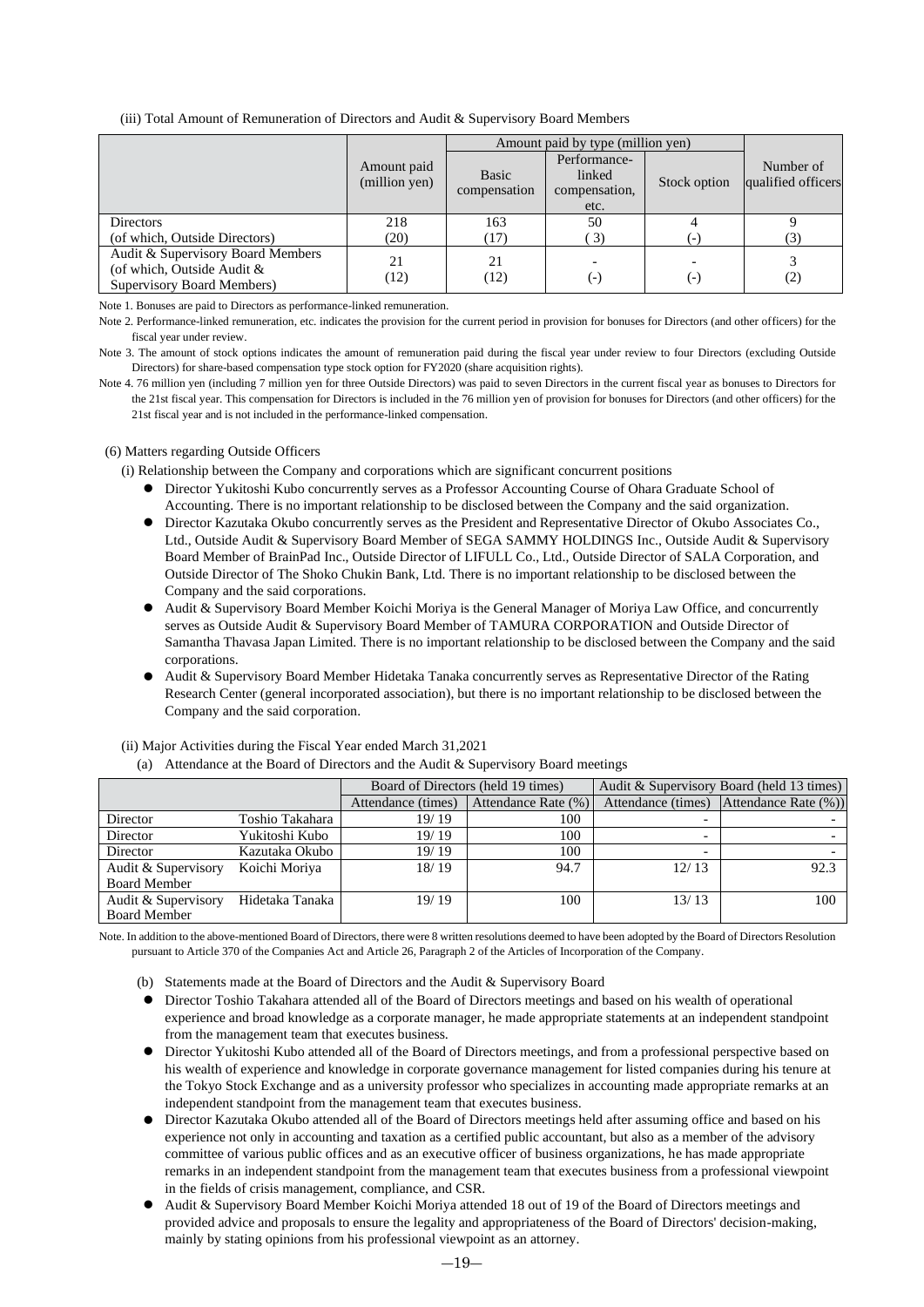In addition, he attended 12 out of 13 Audit & Supervisory Board meetings, made remarks on the establishment and maintenance of the Company's compliance system, and gave a lot of advice.

⚫ Audit & Supervisory Board Member Hidetaka Tanaka attended all the Board of Directors meetings held after assuming office and provided advice and proposals to ensure the legality and appropriateness of the Board of Directors' decisionmaking based on his expertise in international finance as a U.S. Certified Public Accountant and his wealth of operational experience as a corporate manager. In addition, he attended all meetings of the Audit & Supervisory Board held and gave many advice including expressing opinions from a global perspective.

#### (c) Expected Duties Performed by Outside Directors

As stated above, the three Outside Directors attended the Board of Directors meetings and made statements, and also attended the Management Committee for reporting and discussing important management matters of the Company, budget performance management for all businesses, business execution plans, and other matters. In addition, they are members of the Nomination and Compensation Committee, which was established as a voluntary advisory body in the Board of Directors to improve the fairness, objectivity, and transparency of procedures related to the appointment and dismissal of officers and their remuneration. By attending these meetings and the Committee meetings and making statements utilizing their respective wealth of experience and expertise, the three Outside Directors have demonstrated their functions and roles to contribute to the sustainable growth of the Company and the enhancement of medium- to long-term corporate value.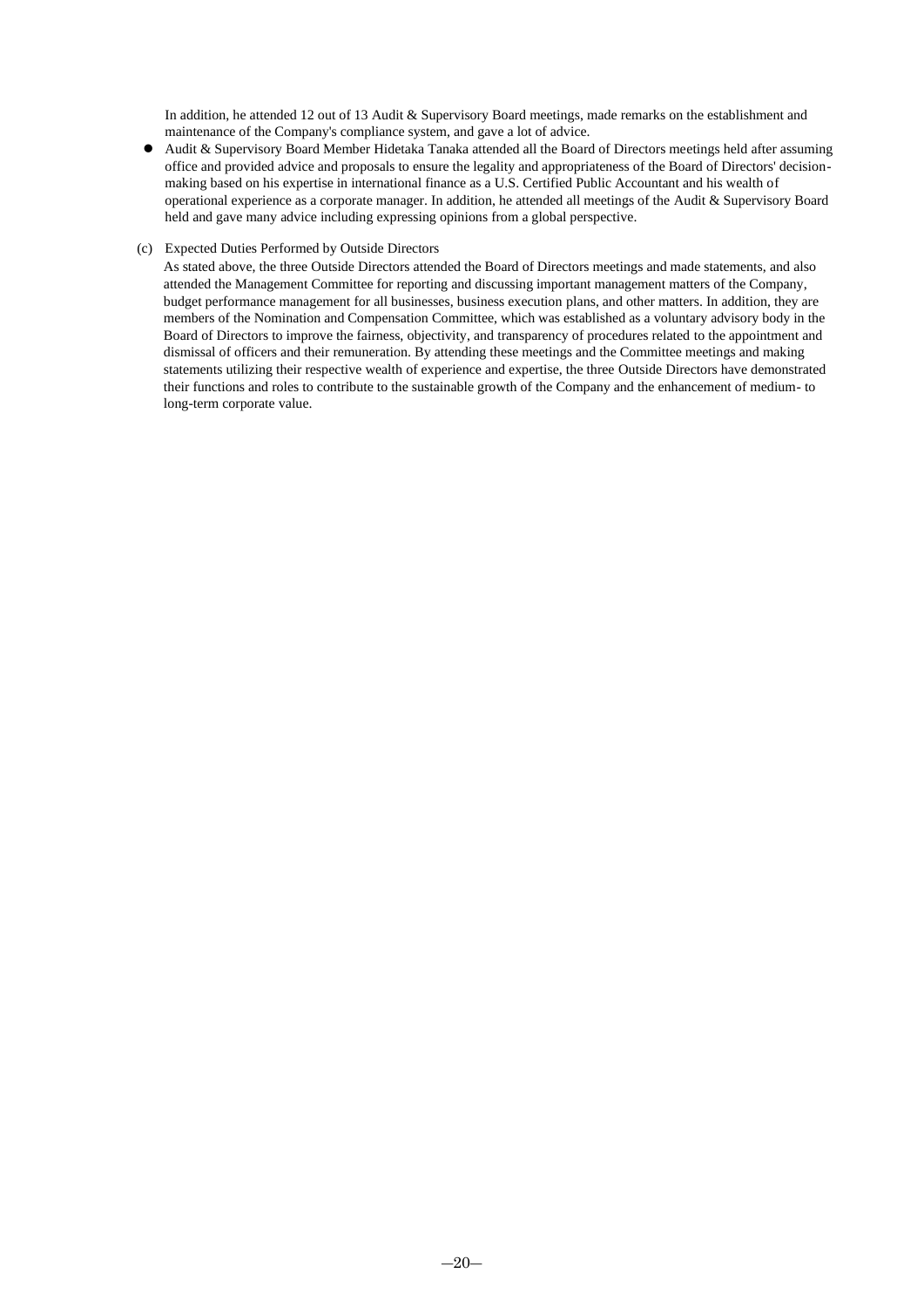### 5. Accounting Auditor

(1) Name of the Accounting Auditor: BDO Sanyu

(2) Remuneration to be Paid to the Accounting Auditor

|                                                                                                                                   | Amount paid (million yen) |
|-----------------------------------------------------------------------------------------------------------------------------------|---------------------------|
| Amount of remuneration, etc. as an accounting auditor for the fiscal year<br>under review                                         | 35                        |
| Total amount of cash and other proprietary benefits that the Company<br>and its subsidiaries should pay to the accounting auditor | 35                        |

Note 1. In the audit agreement between the Company and the accounting auditor, the amount of audit fees for audits based on the Companies Act and audits based on the Financial Instruments and Exchange Act is not clearly distinguished and cannot be substantially distinguished. Therefore, the amount of remuneration, etc. for the fiscal year under review is the sum of these amounts.

Note 2. Reasons for the Audit & Supervisory Board's agreement on remuneration, etc. for the accounting auditor

Based on the "Practical Guidelines for Cooperation with Accounting Auditors" published by the Japan Audit & Supervisory Board Members Association, the Audit & Supervisory Board has confirmed the results of the audit time and the amount of remuneration for each audit item and hierarchy in the audit plan for the past fiscal year, as well as the status of the accounting auditor's performance of duties, and examined the appropriateness of the audit plan and the amount of remuneration for the fiscal year under review. As a result, the Audit & Supervisory Board has given its consent to the remuneration, etc. of the accounting auditor under Article 399, Paragraph 1 of the Companies Act.

(3) Policy on Decision of Dismissal and Refusal of Reappointment of the Accounting Auditor

When it is considered that the accounting auditor falls under any of the items stipulated in Article 340, Paragraph 1 of the Companies Act and if deemed necessary, the Company will dismiss the accounting auditor subject to the unanimous consent of Audit & Supervisory Board Members. In this case, the Audit & Supervisory Board Member selected by the Audit & Supervisory Board will report the dismissal of the accounting auditor and the reason thereof at the first Ordinary General Shareholder's Meeting convened after the dismissal. In addition, the Audit & Supervisory Board will determine the content of a shareholder resolution to be proposed at an Ordinary General Shareholder's Meeting to dismiss or refuse the reappointment of the accounting auditor when the Audit & Supervisory Board judges that there are problems with the qualifications, independency, and reliability of the accounting auditor.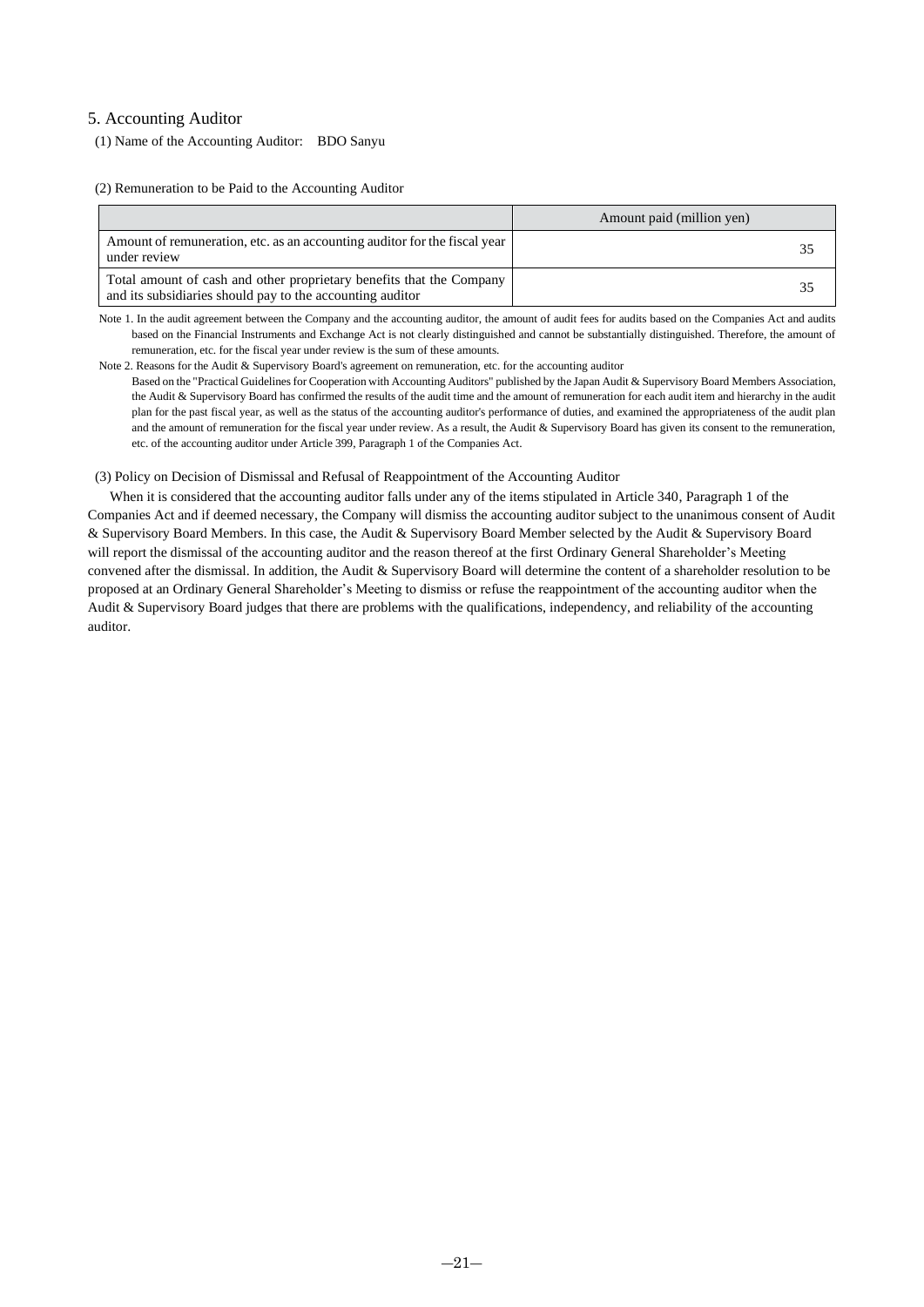### **Consolidated Balance Sheet**

(As of March 31, 2021)

| Item                                           | Amount  | Item                                                        | Amount  |
|------------------------------------------------|---------|-------------------------------------------------------------|---------|
| Assets                                         |         | Liabilities                                                 |         |
| Current assets                                 | 110,785 | Current liabilities                                         | 13,358  |
| Cash and time deposits                         | 21,508  | Accounts payable - trade                                    | 1.634   |
| Notes and accounts receivable - trade          | 1,532   | Current portion of long-term<br>borrowings                  | 5,530   |
| Real estate for sale                           | 13,601  | Income taxes payable                                        | 901     |
| Real estate for sale in process                | 72,282  | Provision for bonuses                                       | 197     |
| Costs of uncompleted construction<br>contracts | 157     | Provision for bonuses for directors<br>(and other officers) | 52      |
| Supplies                                       | 46      | Provision for fulfillment of guarantees                     | 53      |
| Other                                          | 1,693   | Other                                                       | 4,988   |
| Allowance for doubtful accounts                | (36)    | Non-current liabilities                                     | 44,354  |
| Non-current assets                             | 16,700  | Long-term borrowings                                        | 41,991  |
| Property, plant and equipment                  | 10,528  | Retirement benefit liability                                | 11      |
| <b>Buildings</b>                               | 1,989   | Provision for share-based<br>remuneration                   | 56      |
| Land                                           | 6,821   | Other                                                       | 2,295   |
| Other                                          | 1,717   | <b>Total liabilities</b>                                    | 57,712  |
| Intangible assets                              | 701     | Net assets                                                  |         |
| Goodwill                                       | 552     | Shareholders' equity                                        | 66,916  |
| Other                                          | 149     | Share capital                                               | 11,965  |
| Investments and other assets                   | 5,470   | Capital surplus                                             | 6,445   |
| Guarantee deposits                             | 3,997   | Retained earnings                                           | 48,573  |
| Deferred tax assets                            | 973     | Treasury shares                                             | (67)    |
| Other                                          | 500     | Accumulated other comprehensive<br>income                   | (289)   |
| Allowance for doubtful accounts                | (1)     | Valuation difference on available-for-<br>sale securities   | 2       |
|                                                |         | Foreign currency translation<br>adjustment                  | (292)   |
|                                                |         | Share acquisition rights                                    | 16      |
|                                                |         | Non-controlling interests                                   | 3,129   |
|                                                |         | Total net assets                                            | 69,773  |
| Total assets                                   | 127,485 | Total liabilities and net assets                            | 127,485 |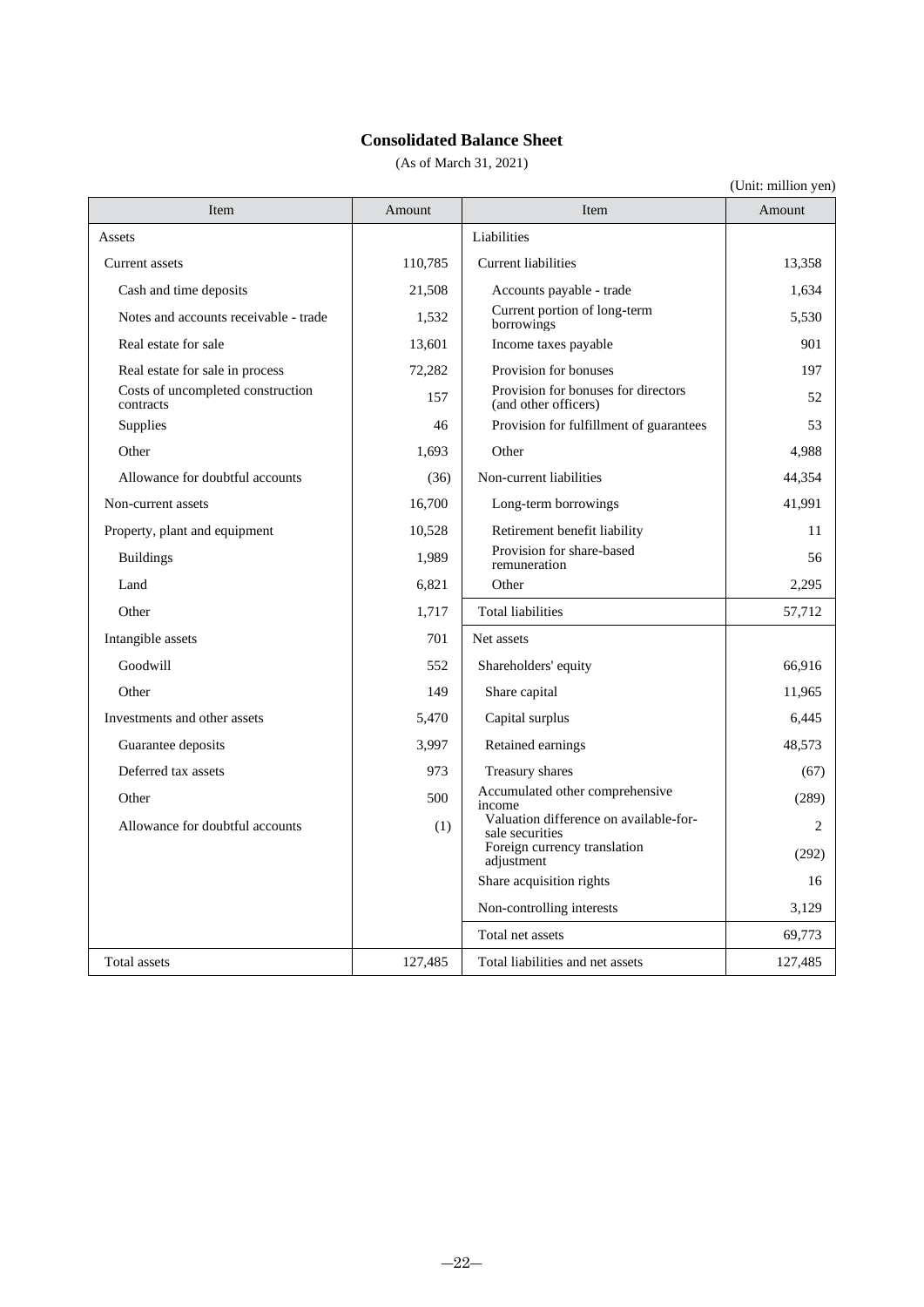### **Consolidated Statement of Income**

(From April 1, 2020 to March 31, 2021)

| Item                                           |              | Amount |
|------------------------------------------------|--------------|--------|
| Net sales                                      |              | 59,632 |
| Cost of sales                                  |              | 44,549 |
| Gross profit                                   |              | 15,083 |
| Selling, general and administrative expenses   |              | 7,170  |
| Operating profit                               |              | 7,912  |
| Non-operating income                           |              |        |
| Interest income                                | 43           |        |
| Dividend income                                | $\Omega$     |        |
| Foreign exchange gains                         | 33           |        |
| Subsidy income                                 | 154          |        |
| Other                                          | 38           | 270    |
| Non-operating Expenses                         |              |        |
| Interest expenses                              | 502          |        |
| Loss on investments based on equity method     | 55           |        |
| Other                                          | 99           | 658    |
| Ordinary profit                                |              | 7,524  |
| Extraordinary income                           |              |        |
| Gain on sales of non-current assets            | 1            | 1      |
| Extraordinary loss                             |              |        |
| Loss on sales of non-current assets            | $\mathbf{0}$ |        |
| Loss on retirement of non-current assets       | 5            |        |
| <b>Impairment</b> loss                         | 51           |        |
| Other                                          | 6            | 63     |
| Profit before income taxes                     |              | 7,462  |
| Income taxes - current                         | 3,295        |        |
| Income taxes - deferred                        | (70)         | 3,224  |
| Profit                                         |              | 4,238  |
| Loss attributable to non-controlling interests |              | 36     |
| Profit attributable to owners of parent        |              | 4,274  |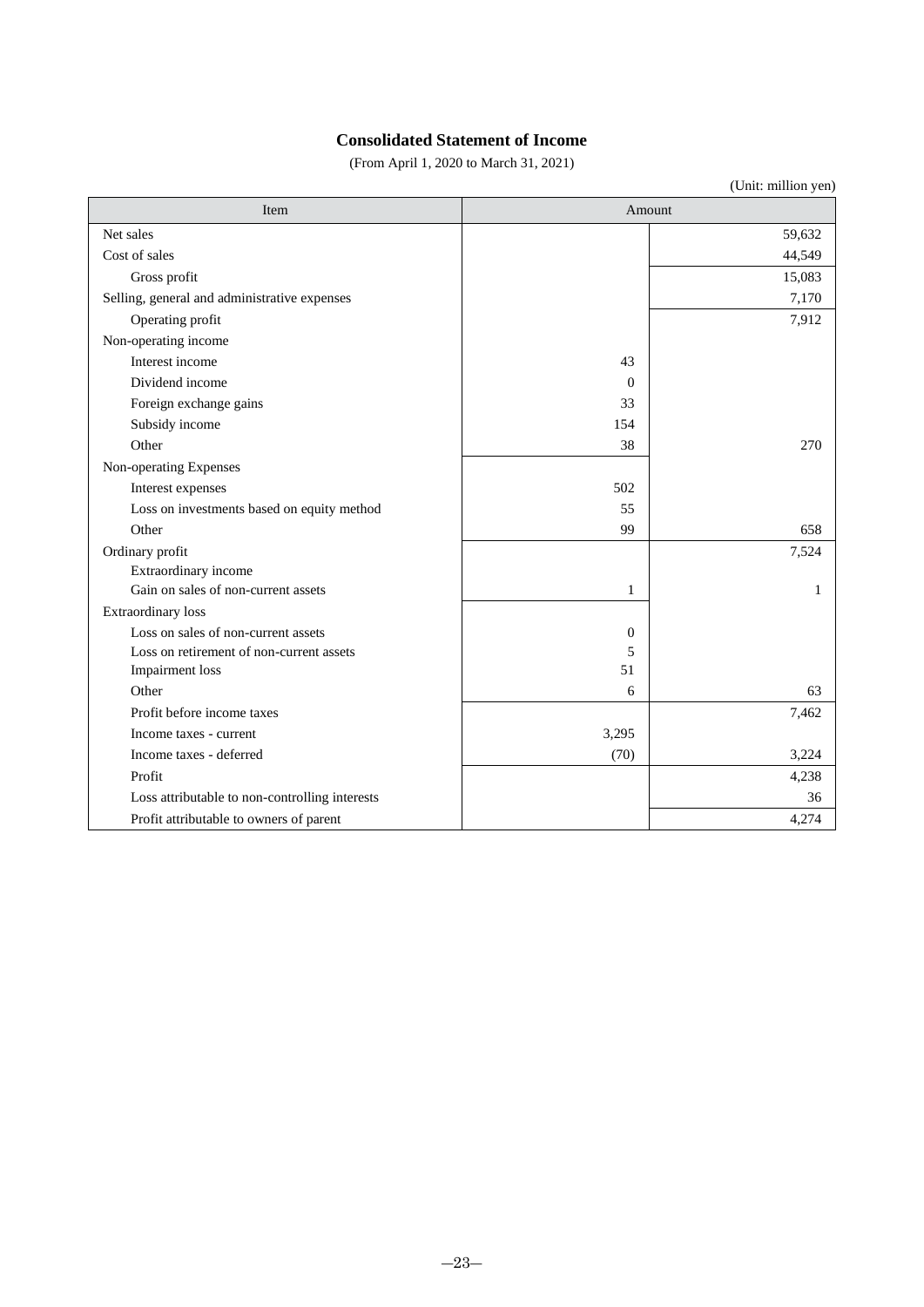### **Non-consolidated Balance Sheet**

(As of March 31, 2021)

| Item                                        | Amount  | Item                                                        | Amount  |
|---------------------------------------------|---------|-------------------------------------------------------------|---------|
| Assets                                      |         | Liabilities                                                 |         |
| Current assets                              | 87,167  | Current liabilities                                         | 7,827   |
| Cash and time deposits                      | 14,943  | Accounts payable - trade                                    | 966     |
| Account receivable                          | 282     | Current portion of long-term<br>borrowings                  | 3,258   |
| Real estate for sale                        | 11,534  | Income taxes payable                                        | 194     |
| Real estate for sale in process             | 58,646  | Deposits payable                                            | 1,654   |
| Short-term advance to affiliated<br>company | 390     | Provision for bonuses                                       | 125     |
| Other                                       | 1,371   | Provision for bonuses for directors<br>(and other officers) | 50      |
| Allowance for doubtful accounts             | (0)     | Other                                                       | 1,576   |
| Non-current assets                          | 27,561  | Non-current liabilities                                     | 38,696  |
| Property, plant and equipment               | 8,748   | Long-term borrowings                                        | 36,629  |
| <b>Buildings</b>                            | 661     | Long-term guarantee deposited                               | 1,963   |
| Land                                        | 6,472   | Provision for share-based remuneration                      | 48      |
| Other                                       | 1,614   | Other                                                       | 56      |
| Intangible assets                           | 111     | <b>Total liabilities</b>                                    | 46,524  |
| Other                                       | 111     | Net assets                                                  |         |
| Investments and other assets                | 18,701  | Shareholders' equity                                        | 68,186  |
| Subsidiaries' and affiliates' stocks        | 15,283  | Share capital                                               | 11,965  |
| Long-term advance to affiliated<br>company  | 1,243   | Capital surplus                                             | 6,449   |
| Deferred tax assets                         | 964     | Capital reserve                                             | 6,449   |
| Other                                       | 1,427   | Retained earnings                                           | 49,838  |
| Allowance for doubtful accounts             | (218)   | Legal reserve                                               | 13      |
|                                             |         | Other retained earnings                                     | 49,825  |
|                                             |         | Retained earnings brought<br>forward                        | 49,825  |
|                                             |         | Treasury shares                                             | (67)    |
|                                             |         | Valuation and translation adjustments                       | 2       |
|                                             |         | Valuation difference on available-<br>for-sale securities   | 2       |
|                                             |         | Share acquisition rights                                    | 16      |
|                                             |         | Total net assets                                            | 68,204  |
| Total assets                                | 114,729 | Total liabilities and net assets                            | 114,729 |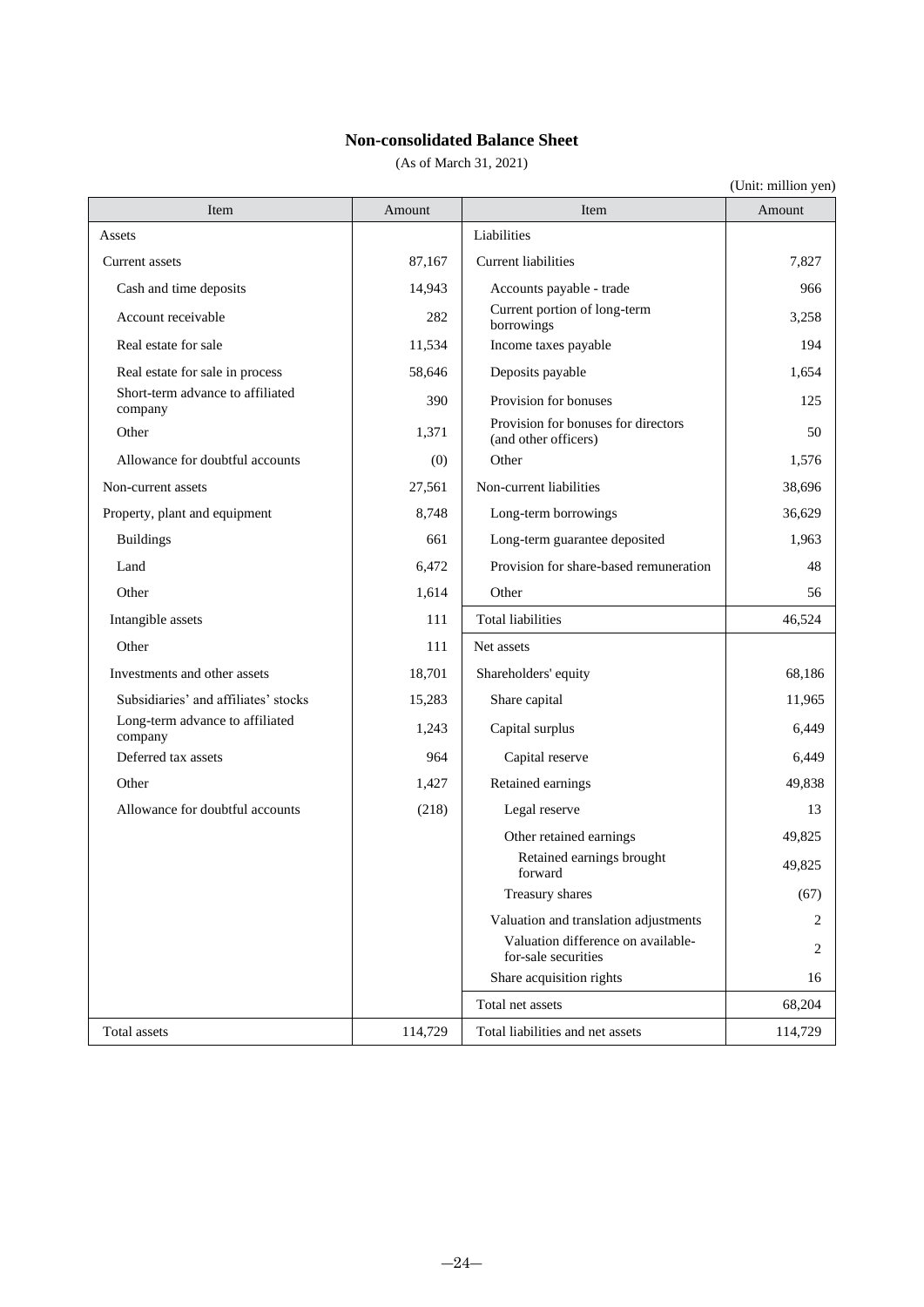### **Non-consolidated Statement of Income**

(From April 1, 2020 to March 31, 2021)

| Item                                                                          | Amount   |        |
|-------------------------------------------------------------------------------|----------|--------|
| Net sales                                                                     |          | 42,002 |
| Cost of sales                                                                 |          | 28,973 |
| Gross profit                                                                  |          | 13,029 |
| Selling, general and administrative expenses                                  |          | 5,011  |
| Operating profit                                                              |          | 8,017  |
| Non-operating income                                                          |          |        |
| Interest income                                                               | 69       |        |
| Dividend income                                                               | $\Omega$ |        |
| Reversal of allowance for doubtful accounts                                   | 312      |        |
| Other                                                                         | 55       | 438    |
| Non-operating Expenses                                                        |          |        |
| Interest expenses                                                             | 432      |        |
| Other                                                                         | 28       | 461    |
| Ordinary profit                                                               |          | 7,994  |
| Extraordinary income                                                          |          |        |
| Gain on extinguishment of tie-in shares                                       | 26       | 26     |
| Extraordinary loss                                                            |          |        |
| Loss on devaluation of subsidiaries' and affiliates'<br>stocks                | 99       |        |
| Loss on valuation of investments in capital of<br>subsidiaries and associates | 190      |        |
| Other                                                                         | 6        | 296    |
| Profit before income taxes                                                    |          | 7,724  |
| Income taxes - current                                                        | 2,452    |        |
| Income taxes - deferred                                                       | (42)     | 2,409  |
| Profit                                                                        |          | 5,314  |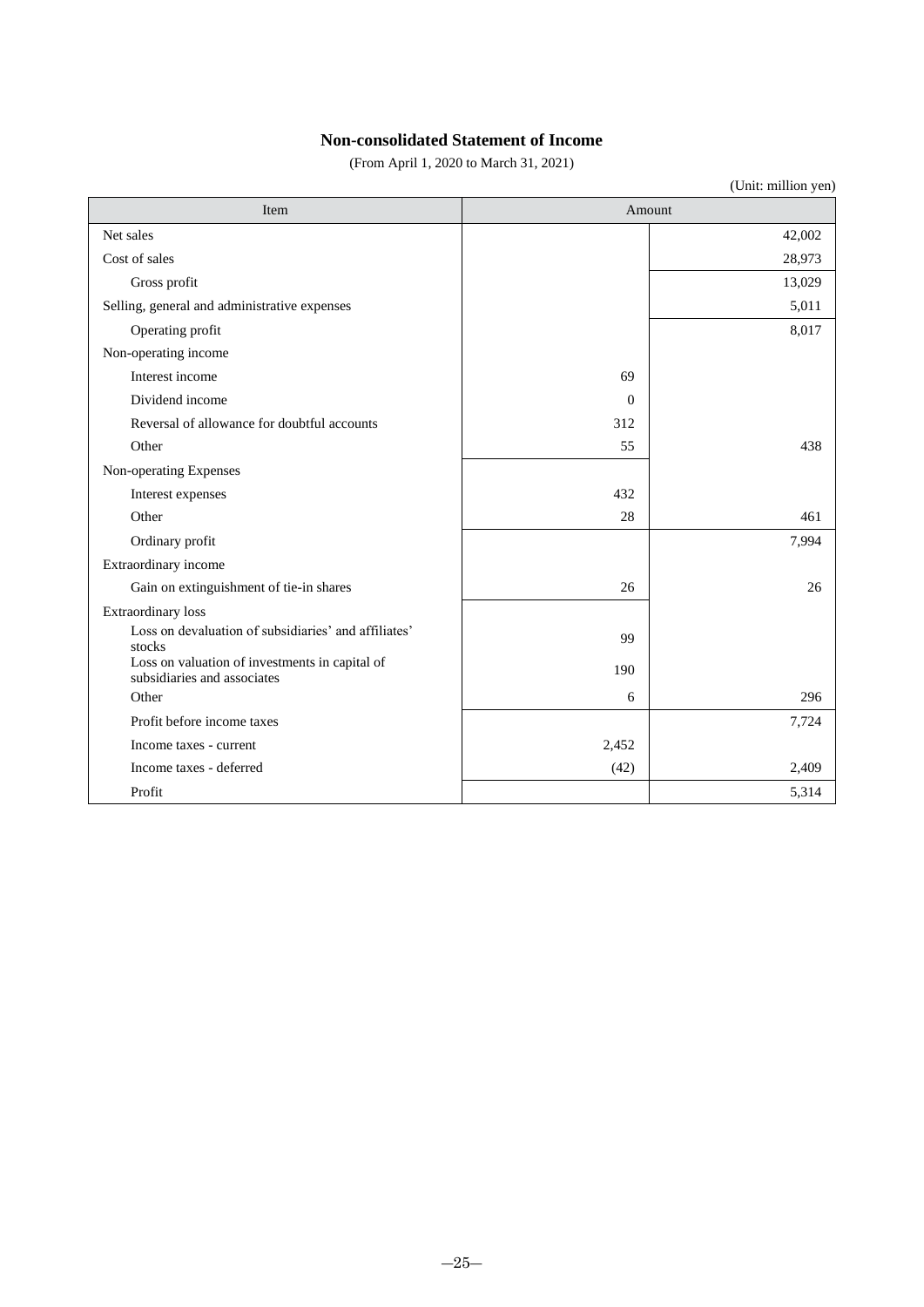#### **Independent Auditor's Report**

May 18, 2021

To the Board of Directors of Sun Frontier Fudousan Co., Ltd.:

BDO Sanyu Tokyo Office, Japan

Hiroshi Saito Designated Partner Engagement Partner Certified Public Accountant

Satoshi Morita Designated Partner Engagement Partner Certified Public Accountant

#### **Opinion**

We have audited the consolidated financial statements, which comprise the consolidated balance sheet, the consolidated statement of income, the consolidated statement of changes in equity and the notes to consolidated financial statements of Sun Frontier Fudosan Co., Ltd. (the "Company") and its consolidated subsidiaries (collectively referred to as the "Group") for the fiscal year from April 1, 2020 to March 31, 2021 in accordance with Article 444, Paragraph 4 of the Companies Act.

In our opinion, the consolidated financial statements referred to above present fairly, in all material respects, the consolidated financial position and the results of operations of the Group for the period, for which the consolidated financial statements were prepared, in accordance with accounting principles generally accepted in Japan.

#### **Basis for Opinion**

We conducted our audit in accordance with auditing standards generally accepted in Japan. Our responsibilities under those standards are further described in the *Auditor's Responsibilities for the Audit of the Consolidated Financial Statements* section of our report. We are independent of the Group in accordance with the ethical requirements that are relevant to our audit of the consolidated financial statements in Japan, and we have fulfilled our other ethical responsibilities in accordance with these requirements. We believe that the audit evidence we have obtained is sufficient and appropriate to provide a basis for our opinion.

### **Responsibilities of Management, the Audit & Supervisory Board Members and the Audit & Supervisory Board for the Consolidated Financial Statements**

Management is responsible for the preparation and fair presentation of the consolidated financial statements in accordance with accounting principles generally accepted in Japan, including the design, implementation and maintenance of such internal control as management determines is necessary to enable the preparation and fair presentation of consolidated financial statements that are free from material misstatement, whether due to fraud or error.

In preparing the consolidated financial statements, management is responsible for assessing whether it is appropriate to prepare the consolidated financial statements with the assumption of the Group's ability to continue as a going concern, disclosing, as applicable, matters related to going concern in accordance with accounting principles generally accepted in Japan.

The Audit & Supervisory Board Members and the Audit & Supervisory Board are responsible for overseeing the Directors' performance of their duties including the design, implementation and maintenance of the Group's financial reporting process.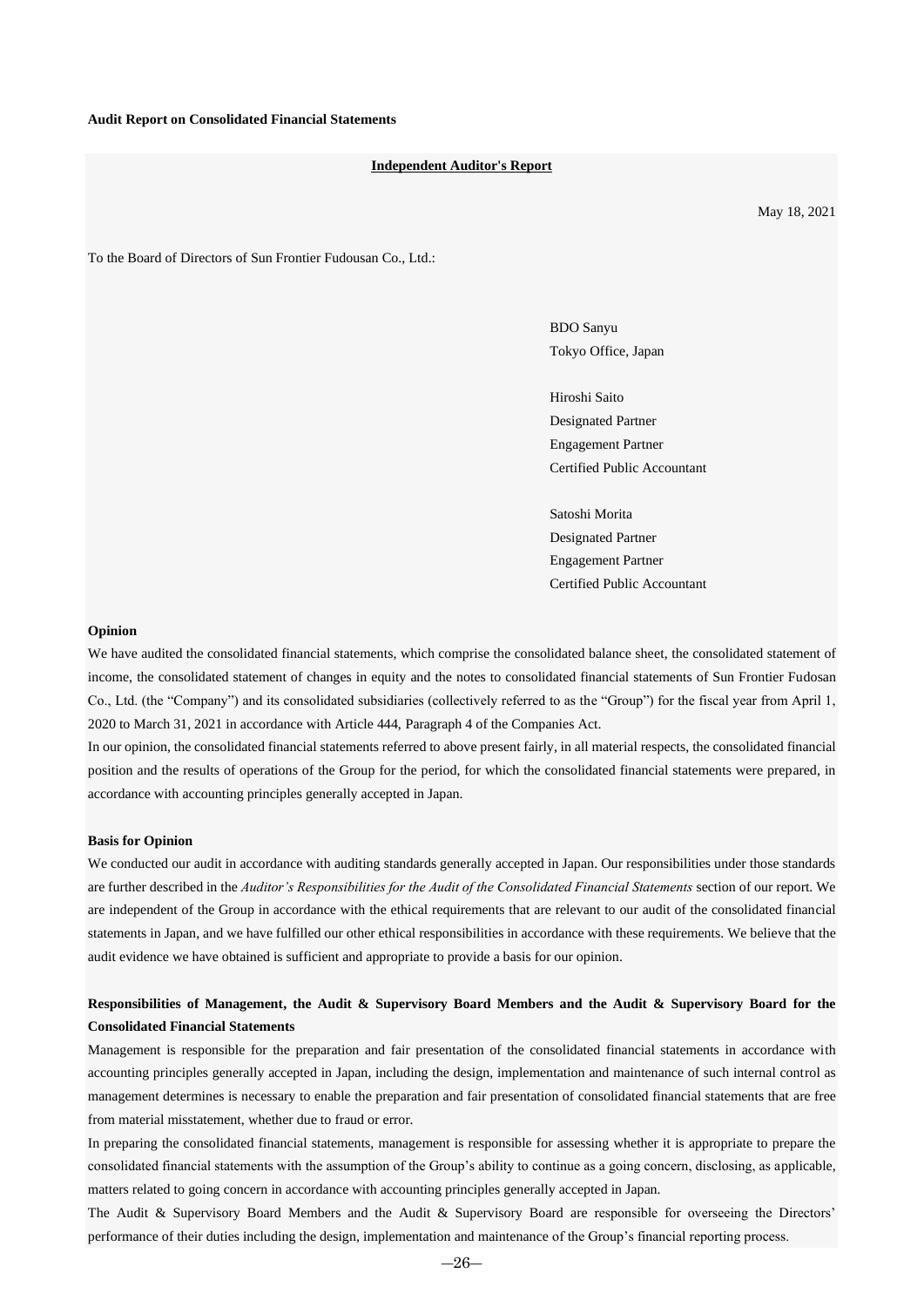#### **Auditor's Responsibilities for the Audit of the Consolidated Financial Statements**

Our objectives are to obtain reasonable assurance about whether the consolidated financial statements as a whole are free from material misstatement, whether due to fraud or error, and to issue an auditor's report that includes our opinion on the consolidated financial statements based on our audit from an independent point of view. Misstatements can arise from fraud or error and are considered material if, individually or in the aggregate, they could reasonably be expected to influence the economic decisions of users taken on the basis of these consolidated financial statements.

As part of our audit in accordance with auditing standards generally accepted in Japan, we exercise professional judgment and maintain professional skepticism throughout the audit. We also:

- Identify and assess the risks of material misstatement of the consolidated financial statements, whether due to fraud or error, and design and perform audit procedures responsive to those risks. The procedures selected to be applied depend on the auditor's judgment. In addition, obtain audit evidence that is sufficient and appropriate to provide a basis for our opinion.
- Obtain, in making those risk assessments, an understanding of internal control relevant to the audit in order to design audit procedures that are appropriate in the circumstances, while the objective of the audit of the consolidated financial statements is not to express an opinion on the effectiveness of the Group's internal control.
- Evaluate the appropriateness of accounting policies used by management and their method of application, as well as the reasonableness of accounting estimates and related disclosures made by management.
- Conclude on the appropriateness of management's use of the going concern basis for preparing the consolidated financial statements and based on the audit evidence obtained, whether a material uncertainty exists related to events or conditions that may cast significant doubt on the Group's ability to continue as a going concern. If we conclude that a material uncertainty exists, we are required to draw attention in our auditor's report to the related disclosures in the consolidated financial statements or, if such disclosures are inadequate, to express a qualified opinion with exceptions on the consolidated financial statements. Our conclusions are based on the audit evidence obtained up to the date of our auditor's report. However, future events or conditions may cause the Group to cease to continue as a going concern.
- Evaluate whether the presentation and disclosures in the consolidated financial statements are in accordance with accounting standards generally accepted in Japan, the overall presentation, structure and content of the consolidated financial statements, including the disclosures, and whether the consolidated financial statements represent the underlying transactions and events in a manner that achieves fair presentation.
- Obtain sufficient appropriate audit evidence regarding the financial information of the entities or business activities within the Group to express an opinion on the consolidated financial statements. We are responsible for the direction, supervision and performance of the group audit. We remain solely responsible for our audit opinion.

We communicate with the Audit & Supervisory Board Members and the Audit & Supervisory Board regarding, among other matters, the planned scope and timing of the audit, significant audit findings, including any significant deficiencies in internal control that we identify during our audit.

We also provide the Audit & Supervisory Board Members and the Audit & Supervisory Board with a statement that we have complied with relevant ethical requirements regarding independence, and communicate with them all relationships and other matters that may reasonably be thought to bear on our independence, and where applicable, related safeguards in order to eliminate or reduce obstruction factors.

#### **Interest Required to Be Disclosed by the Certified Public Accountants Act of Japan**

Our firm and the designated engagement partners do not have any interest in the Group which is required to be disclosed pursuant to the provisions of the Certified Public Accountants Act of Japan.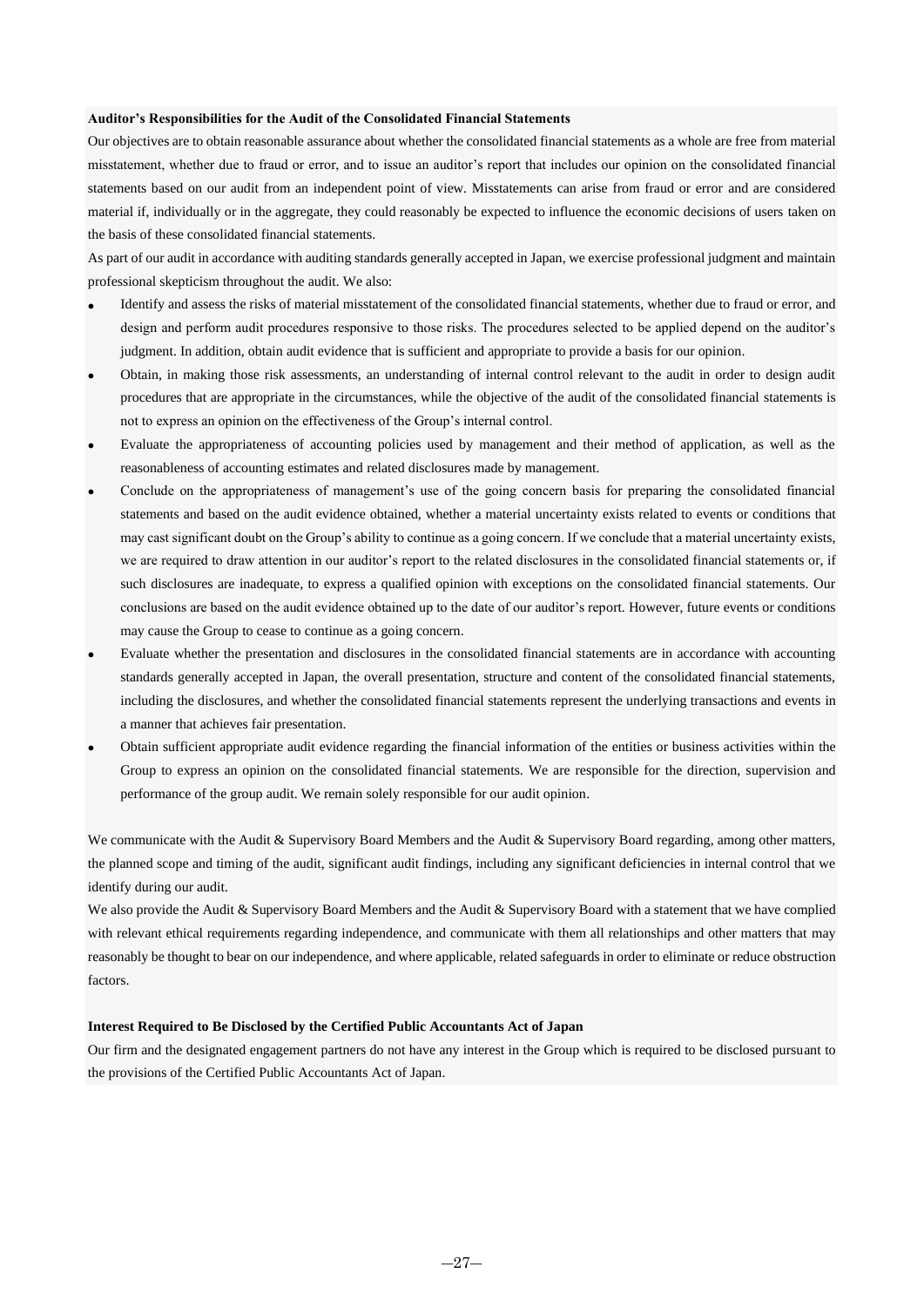#### **Independent Auditor's Report**

May 18, 2021

To the Board of Directors of Sun Frontier Fudousan Co., Ltd.:

BDO Sanyu Tokyo Office, Japan

Hiroshi Saito Designated Partner Engagement Partner Certified Public Accountant

Satoshi Morita Designated Partner Engagement Partner Certified Public Accountant

#### **Opinion**

We have audited the non-consolidated financial statements, which comprise the non-consolidated balance sheet, the non-consolidated statement of income, the non-consolidated statement of changes in equity and the notes to non-consolidated financial statements, and the supplementary schedules (the "financial statements and others") of Sun Frontier Fudousan Co., Ltd. (the "Company") as at March 31, 2021 and for the fiscal year from April 1, 2020 to March 31, 2021 in accordance with Article 436, Paragraph 2, Item 1 of the Companies Act.

In our opinion, the financial statements and others referred to above present fairly, in all material respects, the financial position and the results of operations of the Company for the period, for which the financial statements and others were prepared, in accordance with accounting principles generally accepted in Japan.

#### **Basis for Opinion**

We conducted our audit in accordance with auditing standards generally accepted in Japan. Our responsibilities under those standards are further described in the Auditor's Responsibilities for the Audit of the Financial Statements and Others section of our report. We are independent of the Company in accordance with the ethical requirements that are relevant to our audit of the non-consolidated financial statements in Japan, and we have fulfilled our other ethical responsibilities in accordance with these requirements. We believe that the audit evidence we have obtained is sufficient and appropriate to provide a basis for our opinion.

## **Responsibilities of Management, the Audit & Supervisory Board Members and the Audit & Supervisory Board for the Financial Statements and Others**

Management is responsible for the preparation and fair presentation of the financial statements and others in accordance with accounting principles generally accepted in Japan, including the design, implementation and maintenance of and for such internal control as management determines is necessary to enable the preparation and fair presentation of financial statements and others that are free from material misstatement, whether due to fraud or error.

In preparing the financial statements and others, management is responsible for assessing whether it is appropriate to prepare the financial statements and others with the assumption of the Company's ability to continue as a going concern, disclosing matters related to going concern, as applicable in accordance with accounting principles generally accepted in Japan.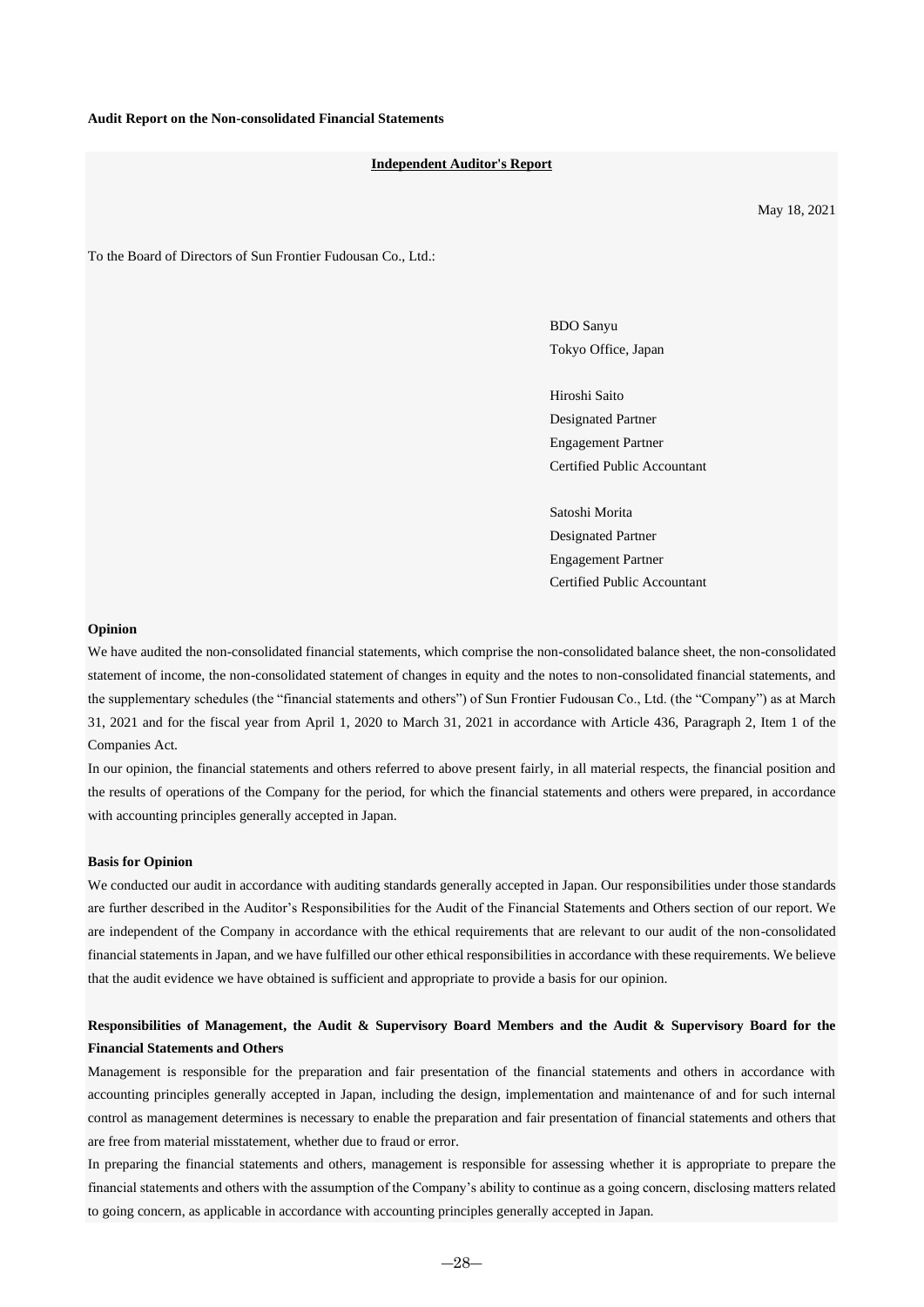The Audit & Supervisory Board Members and the Audit & Supervisory Board are responsible for overseeing the Directors' performance of their duties including the design, implementation and maintenance of the Company's financial reporting process.

#### **Auditor's Responsibilities for the Audit of the Financial Statements and Others**

Our objectives are to obtain reasonable assurance about whether the financial statements and others as a whole are free from material misstatement, whether due to fraud or error, and to issue an auditor's report that includes our opinion on the financial statements and others based on our audit from an independent point of view. Misstatements can arise from fraud or error and are considered material if, individually or in the aggregate, they could reasonably be expected to influence the economic decisions of users taken on the basis of these financial statements and others.

As part of our audit in accordance with auditing standards generally accepted in Japan, we exercise professional judgment and maintain professional skepticism throughout the audit. We also:

- Identify and assess the risks of material misstatement of the financial statements and others, whether due to fraud or error, and design and perform audit procedures responsive to those risks. The procedures selected to be applied depend on the auditor's judgment. In addition, obtain audit evidence that is sufficient and appropriate to provide a basis for our opinion.
- Obtain, in making those risk assessments, an understanding of internal control relevant to the audit in order to design audit procedures that are appropriate in the circumstances, while the objective of the audit of the financial statements and others is not to express an opinion on the effectiveness of the Company's internal control.
- Evaluate the appropriateness of accounting policies used by management and their method of application, as well as the reasonableness of accounting estimates and related disclosures made by management.
- Conclude on the appropriateness of management's use of the going concern basis for preparing the financial statements and others and based on the audit evidence obtained, whether a material uncertainty exists related to events or conditions that may cast significant doubt on the Company's ability to continue as a going concern. If we conclude that a material uncertainty exists, we are required to draw attention in our auditor's report to the related disclosures in the financial statements and others or, if such disclosures are inadequate, to express a qualified opinion with exceptions on the financial statements and others. Our conclusions are based on the audit evidence obtained up to the date of our auditor's report. However, future events or conditions may cause the Company to cease to continue as a going concern.
- Evaluate whether the presentation and disclosures in the financial statements and others are in accordance with accounting standards generally accepted in Japan, the overall presentation, structure and content of the financial statements and others, including the disclosures, and whether the financial statements and others represent the underlying transactions and events in a manner that achieves fair presentation.

We communicate with the Audit & Supervisory Board Members and the Audit & Supervisory Board regarding, among other matters, the planned scope and timing of the audit, significant audit findings, including any significant deficiencies in internal control that we identify during our audit.

We also provide The Audit & Supervisory Board Members and the Audit & Supervisory Board with a statement that we have complied with relevant ethical requirements regarding independence, and communicate with them all relationships and other matters that may reasonably be thought to bear on our independence, and where applicable, related safeguards in order to eliminate or reduce obstruction factors.

#### **Interest Required to Be Disclosed by the Certified Public Accountants Act of Japan**

Our firm and the designated engagement partners do not have any interest in the Company which is required to be disclosed pursuant to the provisions of the Certified Public Accountants Act of Japan.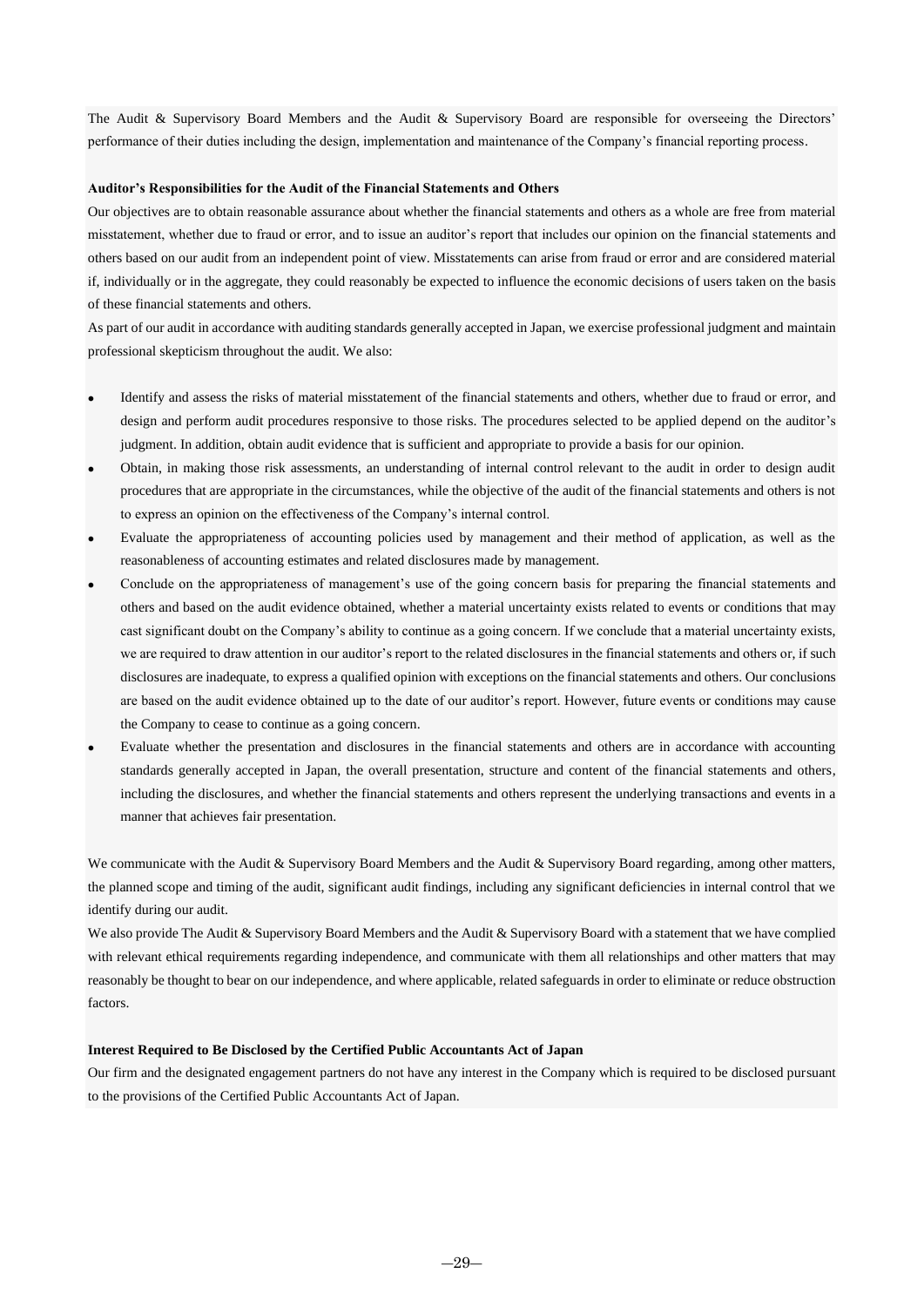### **Audit Report**

The Audit & Supervisory Board, having received a report from each Audit & Supervisory Board Member on the method and results of his or her audit on the performance of duties of directors during the 22nd fiscal year from April 1, 2020 to March 31, 2021, and, as a result of discussion, does hereby report the results of audit as follows:

### **1. Auditing method and its contents**

- (1) In addition to formulating audit policy and annual audit plans and receiving reports concerning the status and results of audits conducted by each Audit & Supervisory Board Member, we received reports from directors and the accounting auditors regarding the performance of their duties and sought explanations when deemed necessary.
- (2) Each Audit & Supervisory Board Member, in accordance with audit standards, policy and plans formulated by the Audit & Supervisory Board, sought to facilitate mutual understanding with directors, the internal auditing section and other employees, gathered information and worked to improve the environment for conducting audits. Accordingly, the Audit & Supervisory Board Members conducted the following audit:
	- (i) In addition to attending meetings of the Board of Directors and other important meetings, the Audit & Supervisory Board Members received reports from directors and other employees regarding the performance of their duties, and when deemed necessary, sought explanations, perused important documents including matters subject to executive approval, and conducted examinations of conditions of business and assets at the head office and other major business offices. In addition, opinions were exchanged regularly with the representative directors.
	- (ii) The Audit & Supervisory Board Members also periodically received reports from directors and other employees, in accordance with the auditing standards for internal control systems established by the Audit & Supervisory Board, sought explanations as necessary, and expressed their opinions regarding the contents of resolutions by the Board of Directors concerning the development of systems stipulated in Article 100, Paragraphs 1 and 3 of the Enforcement Regulations of the Companies Act, which are necessary to ensure that directors' performance of their duties is in conformity with laws and regulations and the Articles of Incorporation of the Company and to ensure the appropriateness of operations of the Company and its subsidiaries, as described in the business report, as well as the status of the building and management of the system developed pursuant to such resolutions (internal control system).
	- (iii)With regard to subsidiaries, the Audit & Supervisory Board Members worked to communicate and exchange information with the Directors and Audit & Supervisory Board Members, etc. of the subsidiaries, attended the Board of Directors meetings of the subsidiaries as necessary, received reports on the business and financial condition of the subsidiaries, and expressed their opinions.

Based on the above methods, we have reviewed the business report and supplementary schedules attached thereto for the relevant fiscal year.

(iv)We monitored and verified whether or not the accounting auditor has properly carried out audits while maintaining its independence. We also received reports from the accounting auditor on the performance of its duties and have asked it to provide explanations when necessary. In addition, we sought explanations as necessary, upon having received notice from the accounting auditor that the "systems for ensuring that the performance of the duties is being carried out properly" (matters stipulated in each item of Article 131 of the Regulation on Corporate Accounting) have been developed in accordance with the "Quality Control Standard for Audit" (Business Accounting Council, October 28, 2005), etc.

Based on the methods described above, we reviewed the Non-consolidated Financial Statements (Non-consolidated balance sheet, Non-consolidated statement of income, Non-consolidated statement of changes in equity, and Notes to non-consolidated financial statements), supplementary schedules attached thereto, and the Consolidated Financial Statements (Consolidated balance sheet, Consolidated statement of income, Consolidated statement of changes in equity, and Notes to consolidated financial statements).